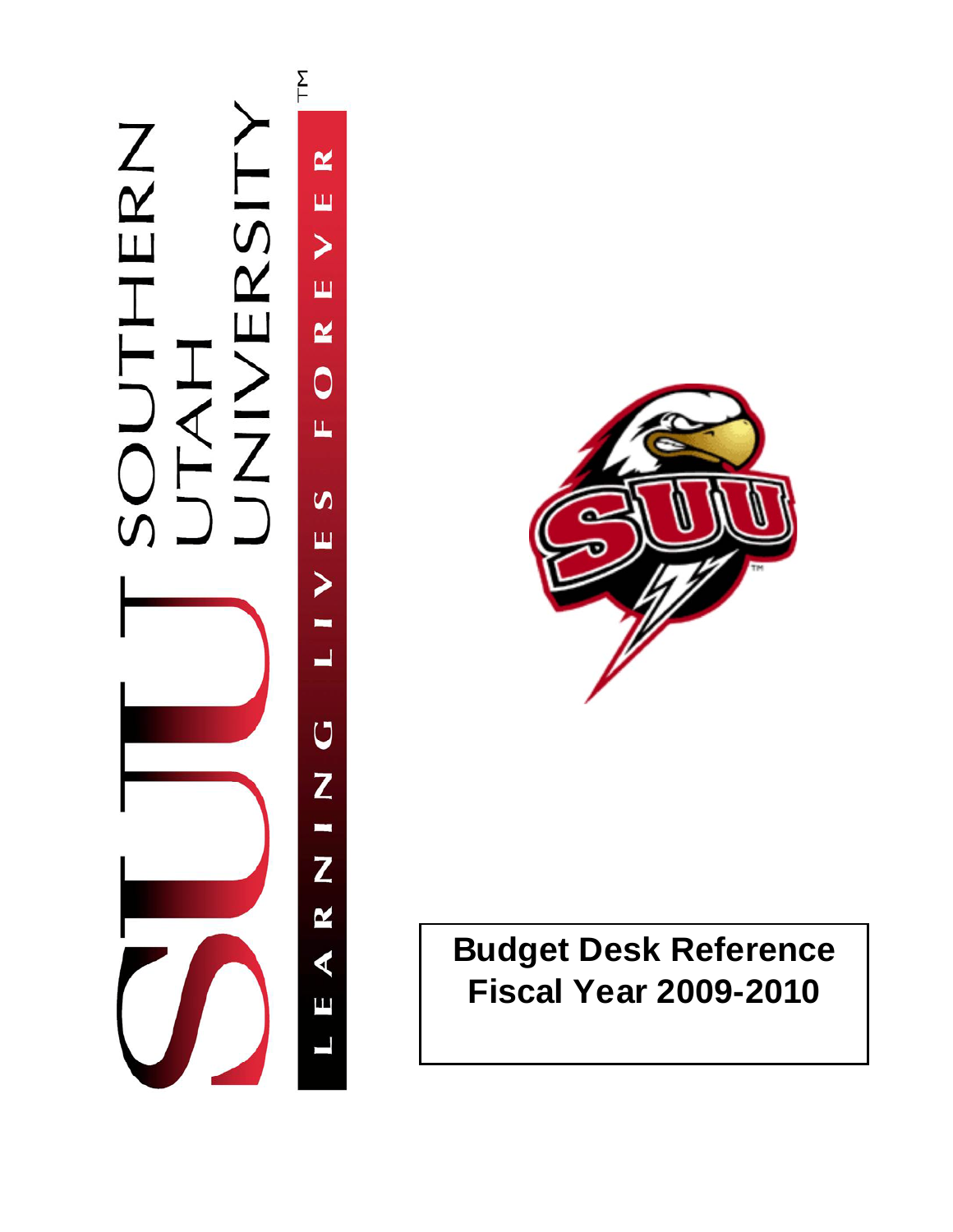#### **Introduction**

This document is intended to outline and clarify the budgeting process at Southern Utah University. In addition to general background information, selected financial schedules are included to illustrate SUU's current budgetary position. Trustees, faculty, staff, students, and the general public are welcome to contact the SUU Budget Office at any time for additional information.

- Dorian G. Page Vice President for Finance & Facilities E-mail: [page@suu.edu](mailto:page@suu.edu) Phone: (435) 586-7721
- Bryant Flake Budget Director Email: [flake@suu.edu](mailto:flake@suu.edu) Phone: (435) 586-7725
- ❖ Mary Jo Anderson Senior Budget Analyst Email: [andersonm@suu.edu](mailto:andersonm@suu.edu) Phone: (435) 865-8491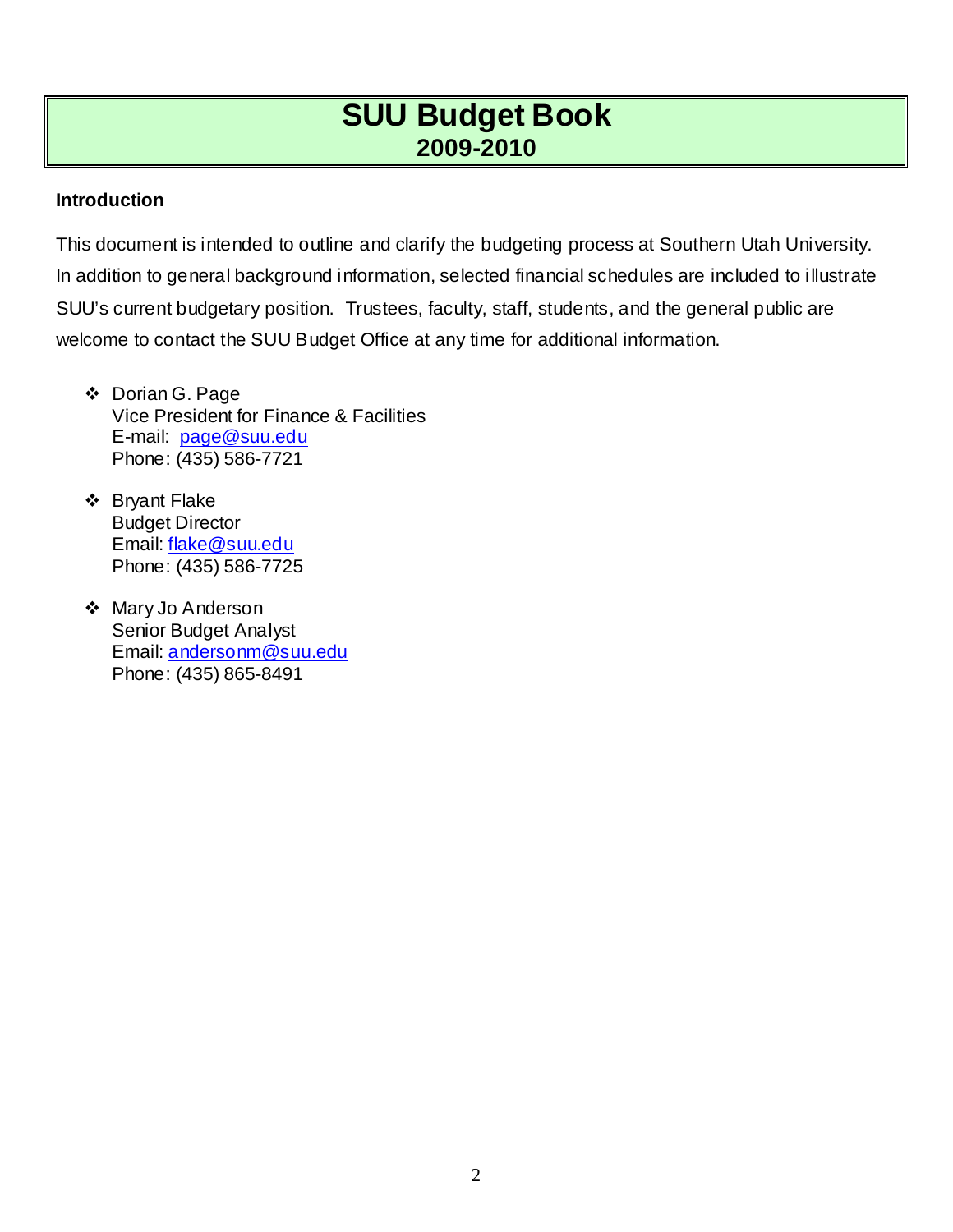### **Table of Contents**

| SUU Budget Department Vision & Mission Statements Pg 4 |  |
|--------------------------------------------------------|--|
|                                                        |  |
|                                                        |  |
|                                                        |  |
|                                                        |  |
|                                                        |  |
|                                                        |  |
|                                                        |  |
|                                                        |  |
|                                                        |  |
|                                                        |  |
|                                                        |  |
|                                                        |  |
|                                                        |  |
|                                                        |  |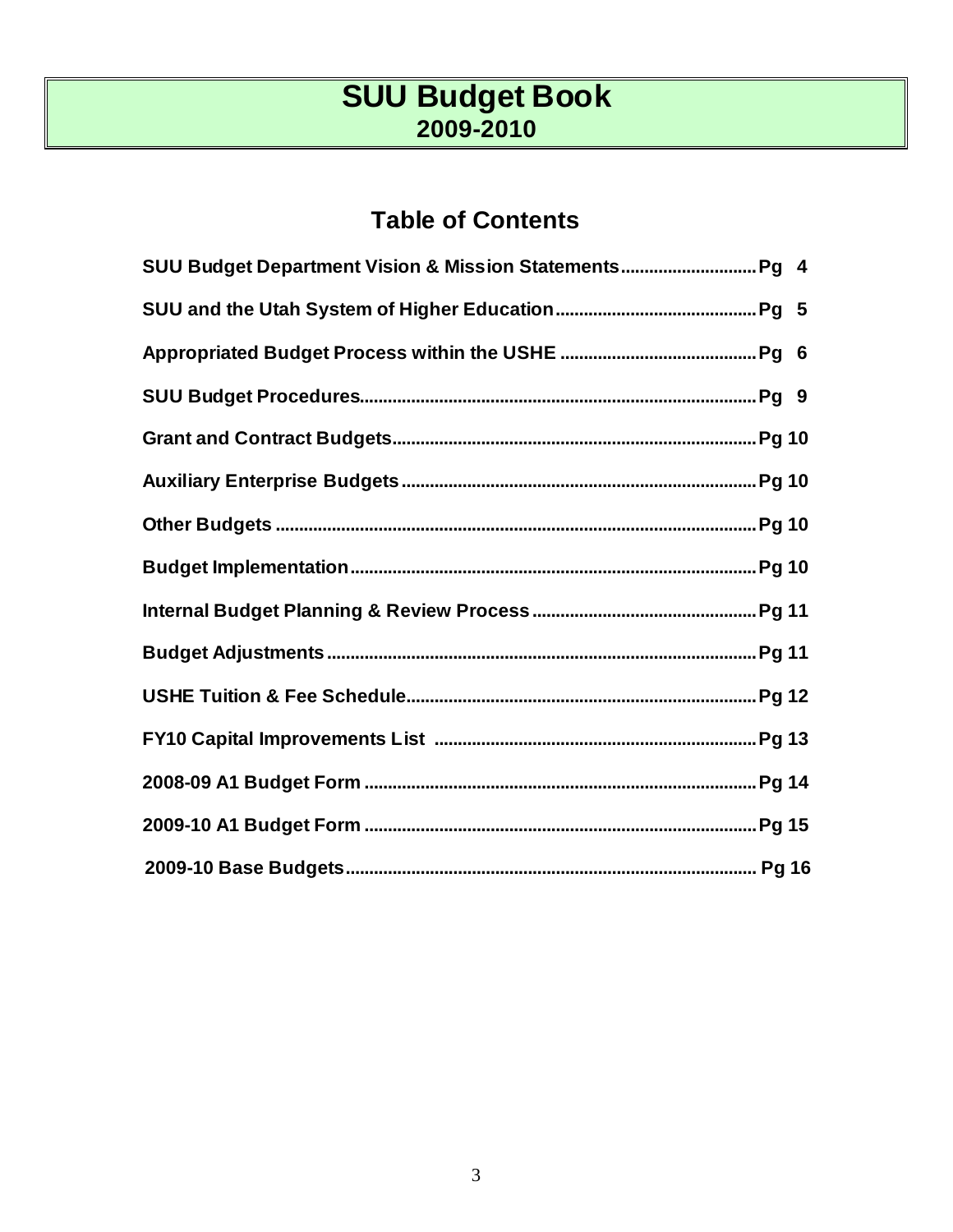#### **Budget Department Vision Statement:**

The Budget Department is dedicated to supporting the mission of Southern Utah University. As a comprehensive regional university committed to offering a personalized learning environment to its students, SUU promotes knowledge and skill development through excellence in teaching, public service and scholarly activities.

#### **Budget Department Mission Statement:**

Work with all segments of the university to deliver personalized budgetary, financial, operational, and systems advice, taking advantage of the experience and expertise of the Budget Department. Provide accurate and timely monitoring, tracking, projection, and reporting of funds available to the university, maximizing the effectiveness and efficiency of educational and administrative operations.

#### **Administrative & Financial Services Mission Statement:**

The Administrative & Financial Services component of Southern Utah University serves to promote a sound and healthy fiscal climate, as well as to create and maintain beautiful physical facilities and grounds. Success in our endeavors is accomplished by:

- Acknowledging our role as a service unit, acting professionally and ethically, constantly exploring ways in which service can be enhanced.
- Achieving and maintaining a strong financial condition commensurate with the size and complexity of the institution.
- Developing a management team responsible for leading an institution with forward-thinking operational and human resource practices.
- Creating a diversely talented team of employees in terms of the skills, experiences, and creative abilities we bring to the table.
- Recognizing and enhancing the out-of-class educational opportunities we provide to students through work and internship experiences.
- Establishing an administrative operation recognized throughout the state and region as a benchmark for other institutions.

Recognizing that integrity in all our dealings is non-negotiable, our mission is to provide the means financially, operationally, and physically that will aid our students in their pursuit of educational excellence.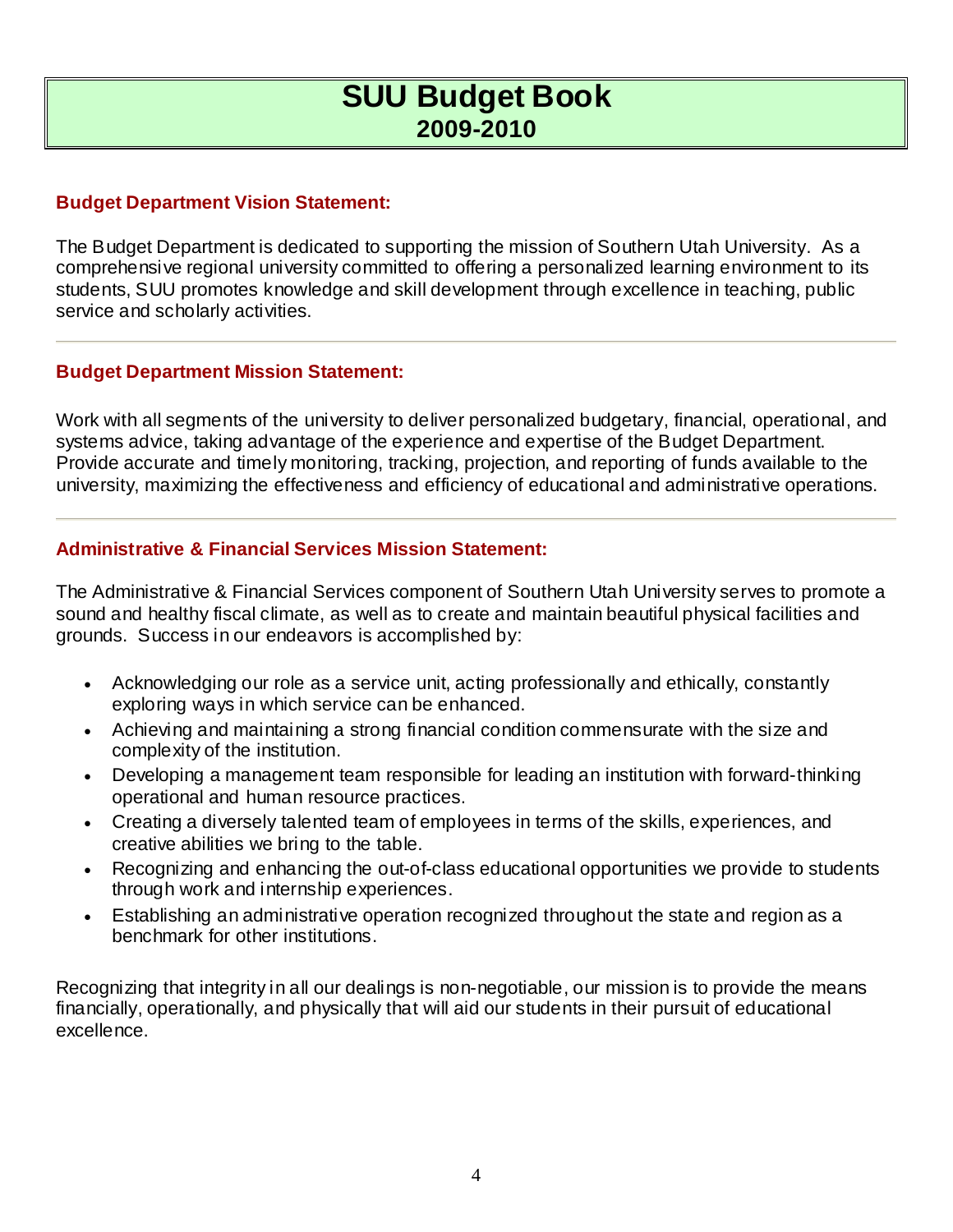### **SUU and the Utah System of Higher Education**

Southern Utah University is one of nine member institutions of the Utah System of Higher Education (USHE). The majority of funding for most USHE institutions (including SUU) comes from appropriations provided by the State of Utah. Appropriation levels for USHE institutions are determined by the executive and legislative branches of state government, with input and counsel from the Utah State Board of Regents (USBR). With the exception of several specific line items, this funding comes to each USHE institution as a lump sum general appropriation. The individual institutions are then charged to allocate these funds in ways that maximize progress towards attainment of their unique missions.

After state tax dollars, the next largest funding source for SUU is tuition and fee revenue collected from students attending the university. Each USHE institution is allowed to fully retain tuition revenue generated from student enrollment. Tuition rates are currently determined through a process that includes public hearings on individual campuses, approval by institutional Boards of Trustees, and state-wide approval by the Board of Regents. Student fee rates have different public approval processes, depending on the fee type; most fees require approval from one or both of the governing boards.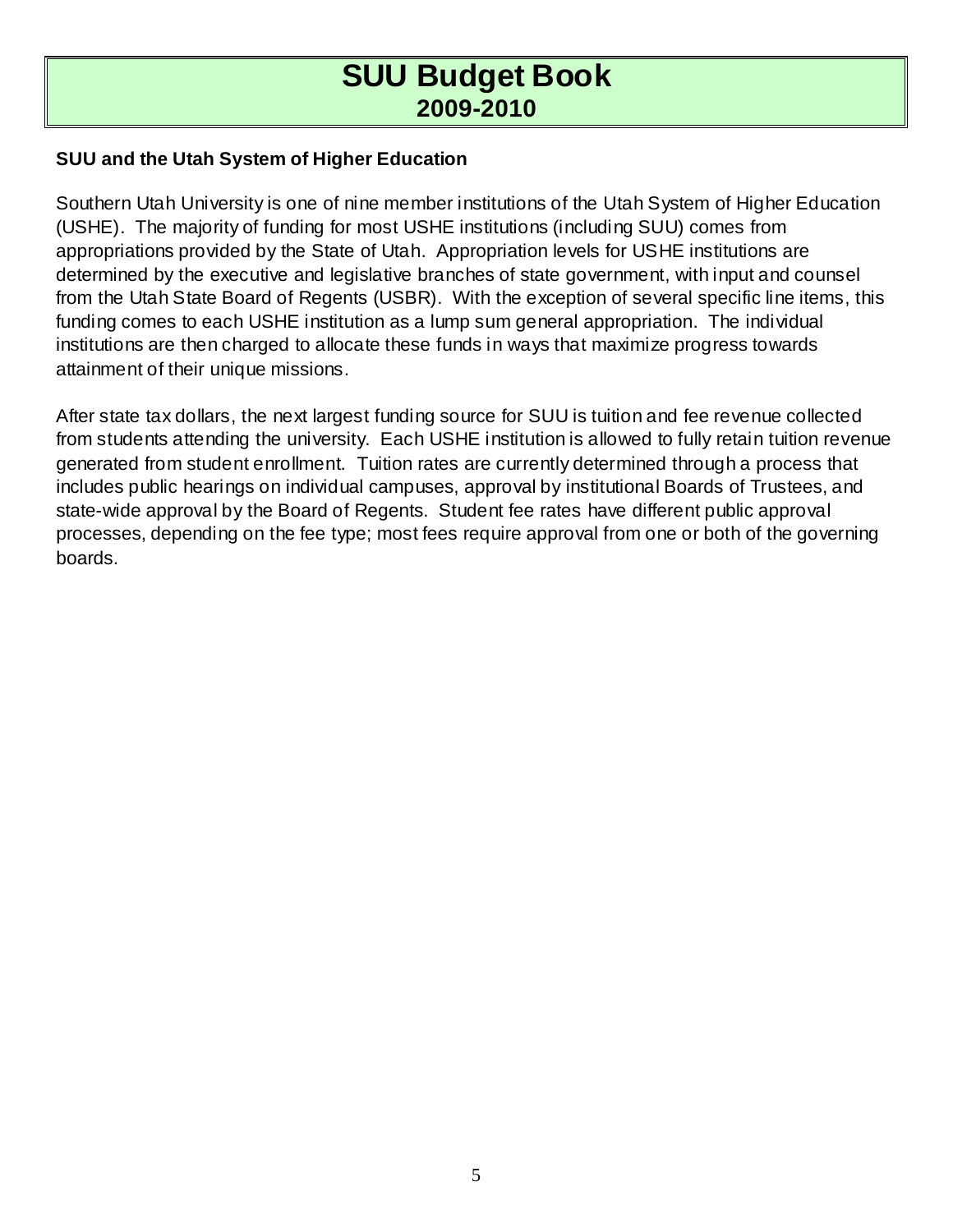### **The Appropriated Budget Process within the Utah System of Higher Education**

The passage of the appropriations act at the conclusion of each legislative session is the culmination of months of preparation and deliberation. Funding for higher education, which is included in the general appropriations act, involves cooperation among the Utah System of Higher Education (USHE), the State Board of Regents (SBR), the Office of the Commissioner of Higher Education (OCHE), the Governor's Office of Planning and Budget (GOPB), and the Legislative Fiscal Analyst (LFA), as well as the governor and legislature.

| Item:<br>Dates: | <b>Guidelines and Hearings</b><br>April-June | OCHE provides guidelines and parameters for use<br>in preparing institutional budget requests. |
|-----------------|----------------------------------------------|------------------------------------------------------------------------------------------------|
|                 |                                              | Institutional presidents meet with executive staff                                             |
|                 |                                              | and departmental budget managers to compile and                                                |
|                 |                                              | prioritize institutional budget requests for                                                   |
|                 |                                              | consideration and possible integration into the<br>upcoming USHE system-wide budget request.   |
|                 |                                              |                                                                                                |
| ltem:           | <b>Institutional Requests</b>                | OCHE collects and analyzes the institutional                                                   |
| Dates:          | June-September                               | requests. OCHE prepares consolidated base                                                      |
|                 |                                              | budget recommendations and details proposed                                                    |
|                 |                                              | enhancements for SBR consideration.                                                            |
| Item:           | <b>Budget Hearings/Adoption</b>              | SBR holds hearings with the institutions to                                                    |
| Dates:          | September/October                            | determine budget needs to be forwarded to the                                                  |
|                 |                                              | governor and legislature for consideration. SBR                                                |
|                 |                                              | adopts its budget request and includes relevant                                                |
|                 |                                              | documentation.                                                                                 |
| Item:           | <b>Budget Preparation</b>                    | GOPB, with input and review from the State Tax                                                 |
| Dates:          | November/December                            | Commission and the LFA, prepares up-to-date                                                    |
|                 |                                              | revenue projections to be used in finalizing the                                               |
|                 |                                              | governor's budget recommendations.                                                             |
| Item:           | <b>Budget Presentation</b>                   | The Governor's Office publicly releases the                                                    |
| Dates:          | December                                     | governor's budget recommendations.                                                             |
|                 |                                              |                                                                                                |
| Item:           | <b>Fiscal Analyst Review</b>                 | The LFA analyzes the governor's and Regents'                                                   |
| Dates:          | December/January                             | recommendations, independently projects revenue                                                |
|                 |                                              | (with review by GOPB), and prepares operational                                                |
|                 |                                              | and capital budget recommendations for                                                         |
|                 |                                              | consideration by the legislature.                                                              |
|                 |                                              |                                                                                                |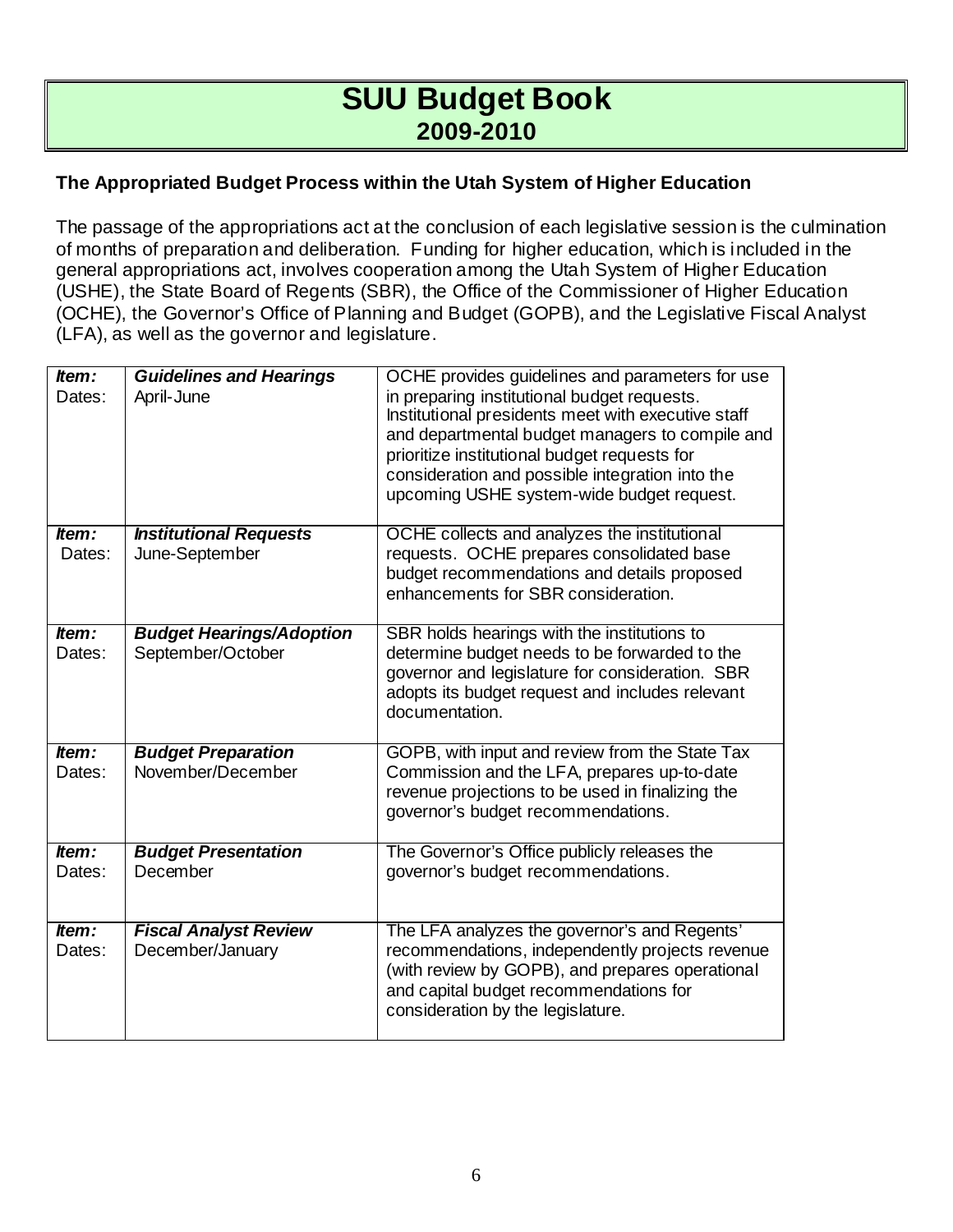| Item:           | <b>Legislative Deliberations</b>                                | The Legislative Executive Appropriations                                                                                                                                                                                                                                                                                                                                                                                                                                                                             |
|-----------------|-----------------------------------------------------------------|----------------------------------------------------------------------------------------------------------------------------------------------------------------------------------------------------------------------------------------------------------------------------------------------------------------------------------------------------------------------------------------------------------------------------------------------------------------------------------------------------------------------|
| Dates:          | January-March                                                   | Committee (EAC) has subcommittees which<br>hold hearings on the budget<br>recommendations; the Higher Education<br>Appropriations Subcommittee looks<br>specifically at the SBR request and the<br>governor's recommendations for higher<br>education. The subcommittees gather<br>relevant testimony before sending their<br>recommendations to the EAC. The EAC<br>prepares appropriations bills to be<br>considered by the full legislature. Bills<br>passed by the legislature are forwarded to<br>the governor. |
| Item:<br>Dates: | <b>Governor's Signature</b><br>March-April                      | The governor signs or vetoes the enrolled<br>appropriations bills. The state constitution<br>allows the governor line item veto authority.<br>The legislature may override a veto with a<br>2/3 vote of the House and Senate.                                                                                                                                                                                                                                                                                        |
| ttem:<br>Dates: | <b>Budget Approval and</b><br><b>Implementation</b><br>May-June | SBR approves institutional budgets for the<br>upcoming year in summary form. These<br>budgets incorporate any changes to state<br>funding appropriated for USHE institutions,<br>along with further adjustments resulting from<br>tuition and enrollment changes.                                                                                                                                                                                                                                                    |

At the onset of this annual process, a campus budget request may include many institution-specific items. However, as the process continues, most of the individual college and university requests are trimmed. Requests begin to lose their institutional identity as they are compiled into increasingly summarized documents and as the OCHE develops common themes to the request that it will ultimately pass forward. Only those themes with significant support across the entire system of higher education are generally forwarded to the State Board of Regents. Typical system-wide themes include employee compensation, facility operation & maintenance, enrollment growth, and library & technology initiatives. Most requests unique to individual institutions are, in this manner, eliminated quite early in the budget development process. Institutional efforts to fund unique needs generally must occur from allocation of the lump sum appropriations that are received.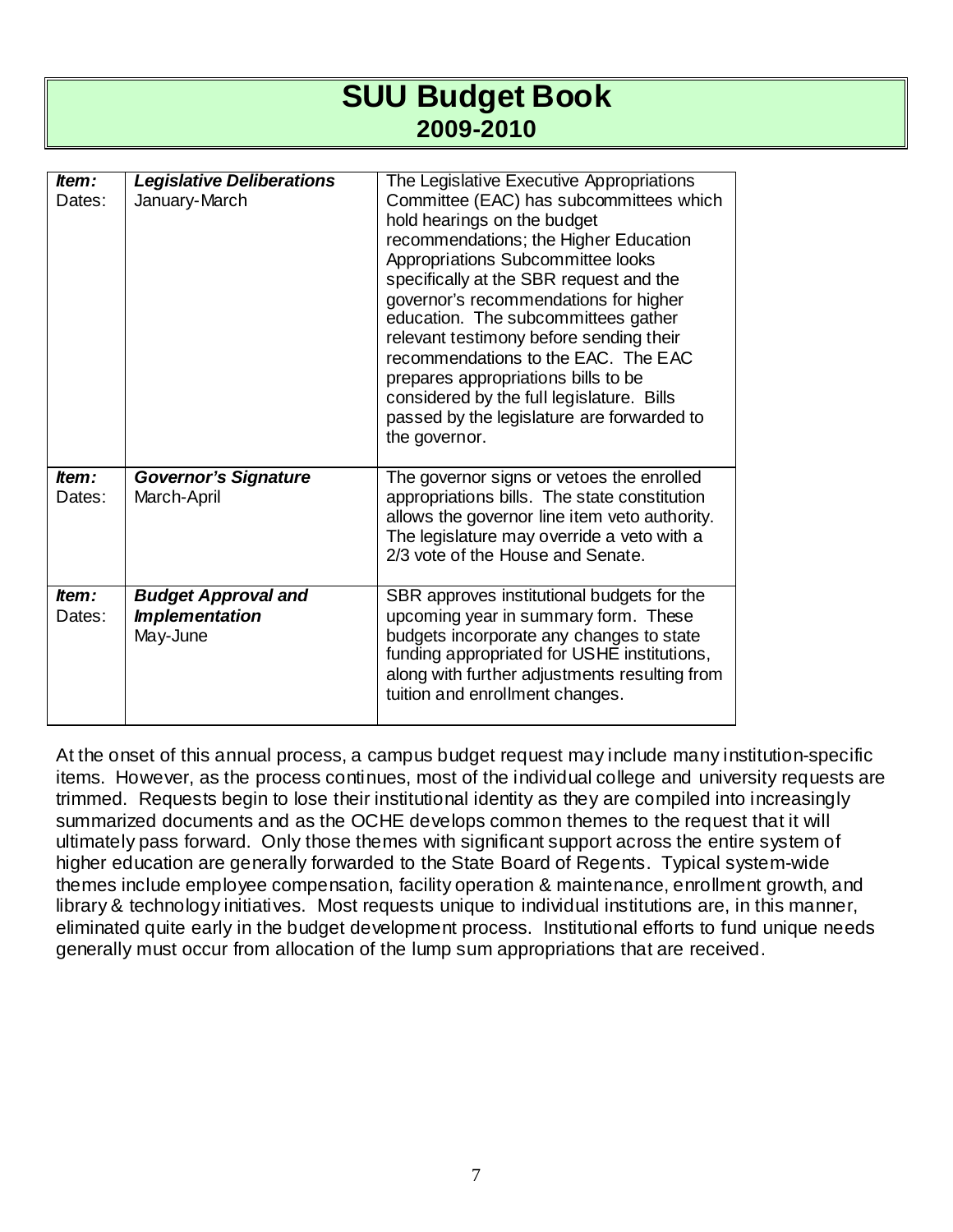### **Statutory and Constitutional Responsibilities for the Utah System of Higher Education Operating Budget Request Process**

#### **Board of Regents**

#### **UCA 53B-7-101**

"The board shall recommend a combined appropriation for operating budgets of higher education institutions for inclusion in the state appropriations act…

"The appropriations recommended by the board shall be made with the dual objective of: (a) justifying for higher educational institutions appropriations consistent with their needs, and consistent with the financial ability of the state; and (b) determining an equitable distribution of funds among the respective institutions in accordance with the aims and objectives of the statewide master plan for higher education.…

"The board shall request a hearing with the governor on the recommended appropriations. After the governor delivers his budget message to the Legislature, the board shall request hearings on the recommended appropriations with the appropriate committees of the Legislature.

"The board shall recommend to each session of the Legislature the minimum tuitions, resident and nonresident for each institution which it considers necessary to implement the budget recommendations."

#### **Governor**

#### **UCA 63J-1-201**

"The governor shall, within three days after the convening of the Legislature in the annual general session, submit a budget for the ensuing fiscal year by delivering it to the presiding officer of each house of the Legislature. …

"The budget shall contain a complete plan of proposed expenditures and estimated revenues for the next fiscal year based upon the current fiscal year tax laws and rates….

"For the purpose of preparing and reporting the budget, the governor shall require from the proper state officials, including public and higher education … itemized estimates of revenues and expenditures….

"The governor may also require other information under guidelines and at times as the governor may direct….

"The governor may require the attendance at budget meetings of representatives of public and higher education, state departments and institutions, and other institutions or individuals applying for state appropriations…."

### **Fiscal Analyst**

#### **UCA 36-12-13**

"The powers, functions, and duties of the Office of the Legislative Fiscal Analyst under the supervision of the fiscal analyst are …

"To analyze in detail the executive budget before the convening of each legislative session and make recommendations to the Legislature on each item or program appearing in the executive budget…."

### **Legislature**

#### **Utah Constitution XIII-5-1**

"The Legislature shall provide by law for an annual tax sufficient, with other sources of revenue, to defray the estimated ordinary expenses of the state for each fiscal year…"

Articles VI and VII also identify the distinct powers granted to the executive and legislative branches, respectively, and provide for the legislature to pass bills including appropriation bills.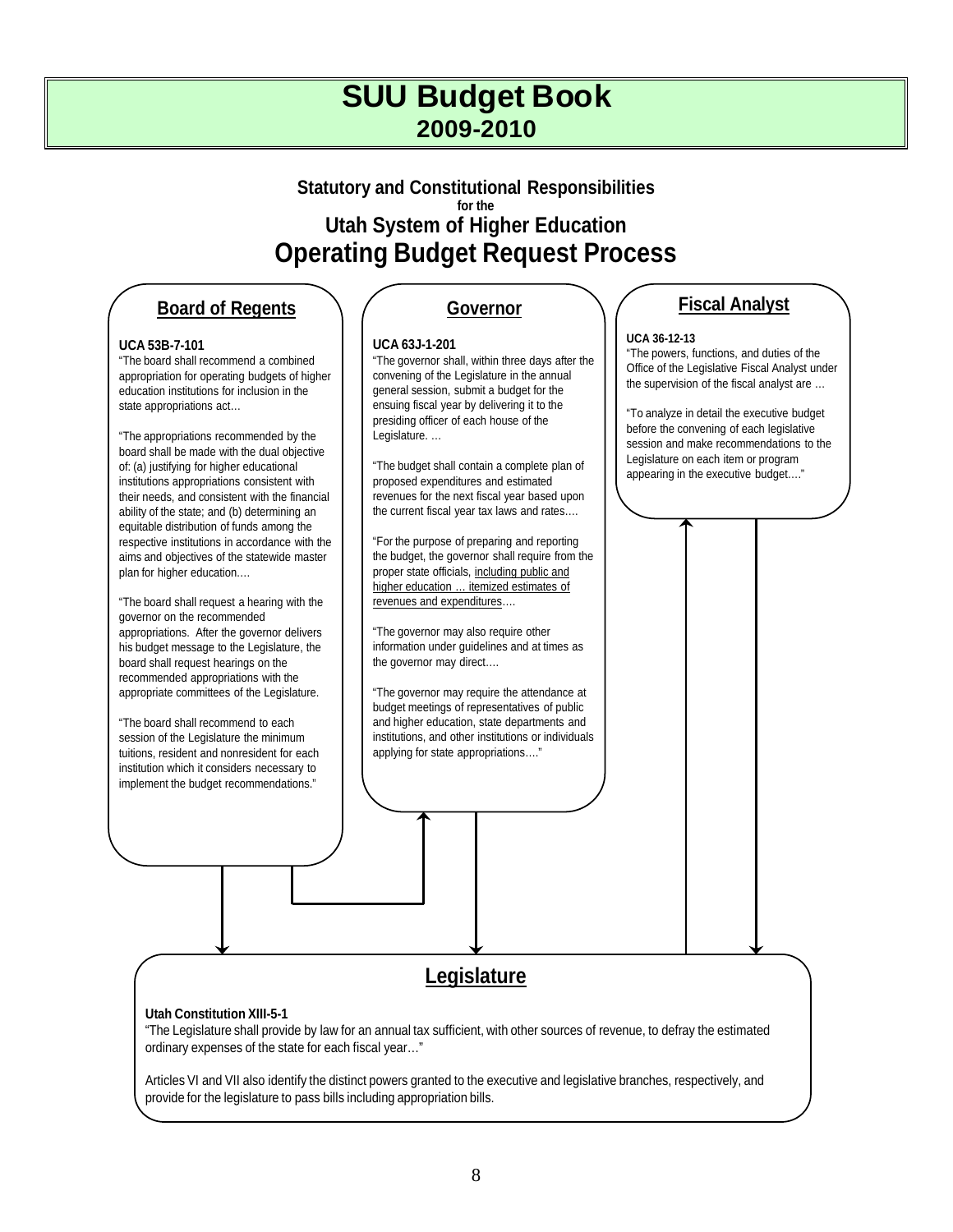#### **SUU Budget Procedures**

SUU's primary fiscal year begins on July 1<sup>st</sup> and ends on the following June 30<sup>th</sup>. Many component units within SUU – such as the Utah Shakespearean Festival, the Utah Summer Games, and the Head Start program – have different fiscal years that better match their own operational activities.

Several standard categories are utilized in the preparation and recording of institutional budgets for appropriated accounts:

- **Salaries** The costs associated with employment of contracted personnel. Includes full-time faculty, adjunct faculty, executives, professional staff, classified staff and temporary staff.
- **Hourly** Labor costs not otherwise recorded in the salary category (primarily student employment).
- **Employee Benefits** The benefit costs associated with institutional employees. Items include health insurance, retirement benefits, payroll taxes, life insurance, etc.
- **Current Expense** The costs of general operational activities and supplies.
- **Travel Expense** The costs associated with business-related trips.
- **Capital Outlay** Equipment purchases over \$3,000.

Appropriated accounts are those accounts that result from the state funding approval process (see pages 6-7), and are typically the primary operating accounts for the core activities of the institution. Non-appropriated accounts represent self-supporting operations within the institution. For these accounts, revenue sources other than state appropriations and tuition must support the activities. Examples of such revenue sources might include fines and fees, rental income, ticket sales, royalty payments, etc. Non-appropriated activities require the inclusion of additional revenue categories in the budget development and transaction reporting process.

Both types of budgets are the responsibility of specifically assigned departments. In addition, the Budget Office ensures that the total budget is within approved guidelines, and that financial transactions stay within the authorized budget.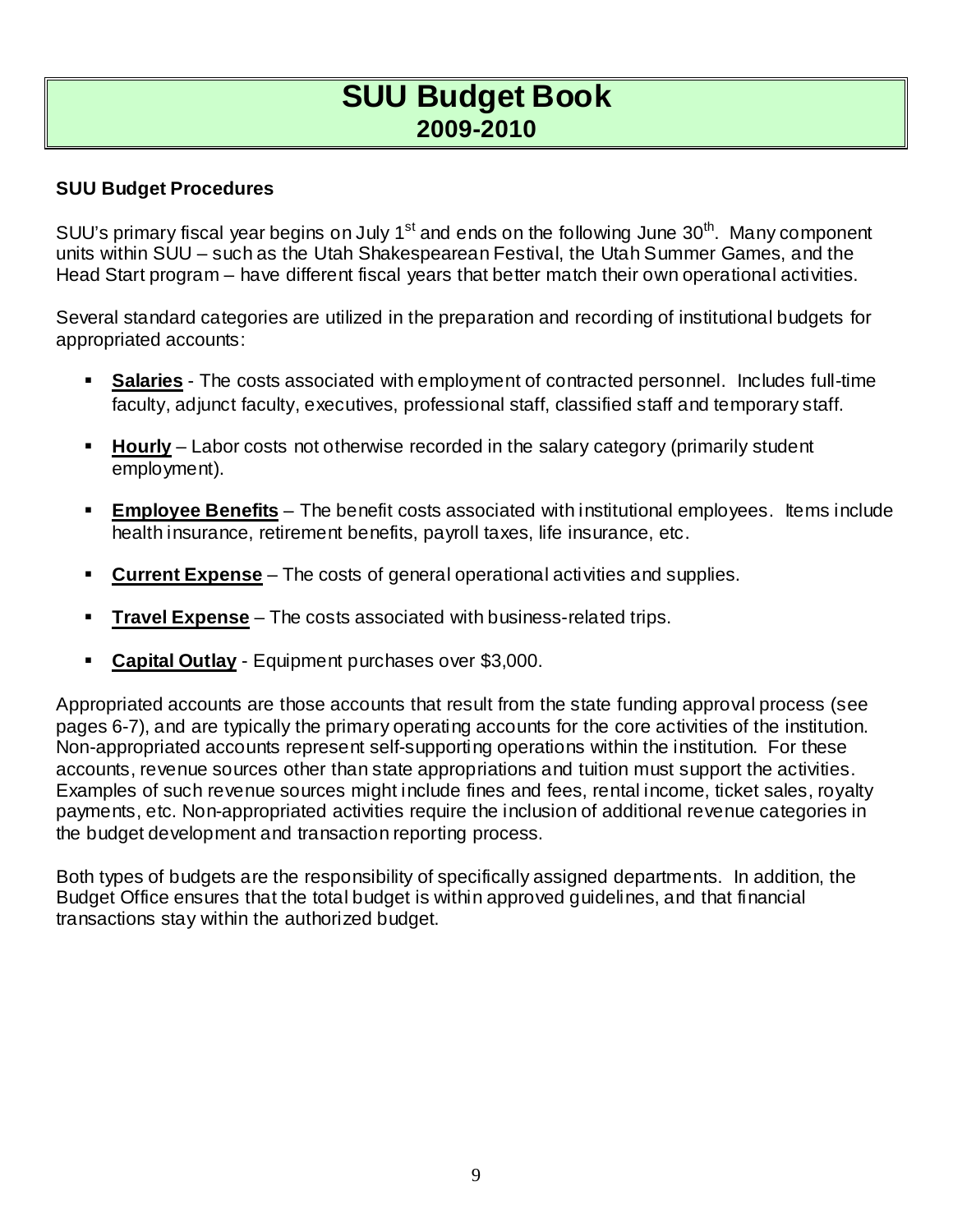### **Grant & Contract Budgets**

The budget process for grants & contracts is less involved than for appropriated funds, and is scrutinized by primarily external entities. Approval of grant and contract budgets does not usually involve the legislative or executive branches of state government. However, other (often federal) agencies typically control the approval process. Additionally, institutional Boards of Trustees may also be involved.

### **Auxiliary Enterprise Budgets**

Self-supporting activities by definition, auxiliary enterprises provide specific services to students, faculty, staff, and guests of the institution. Examples of auxiliary enterprises include housing, bookstore, and food service operations. Fees for goods and services provided are set at a level sufficient to cover all direct and indirect costs, including renewal and replacement costs. Oversight of these activities rests with individual institutional Boards of Trustees.

### **Other Budgets**

In addition to operating budgets, there exist non-operating budgets for facilities remodeling, renovation, and new construction. The two primary sources for these projects are capital improvement funds (for renovations) and capital development funds (for new construction). While capital development funding is somewhat sporadic, institutions can regularly count on a fairly consistent level of capital improvement funds. Additional capital development funding can come from institutional allocations, public debt issuance (i.e., revenue bonds), and gifts to the institution. Any revenue bonding is issued under the auspices of the USHE, and is subject to a rigorous proposal and oversight process involving governing boards and the political arena.

#### **Budget Implementation**

Each year, the Board of Regents issues guidelines to direct the implementation of appropriated budgets within the USHE. These guidelines cover only specifically funded (line item) categories such as operation and maintenance of facilities, employee compensation, and utilities. In addition to these system guidelines, each institution develops individual policies and/or practices to control the process of allocating lump sum (non-line item) appropriations and tuition funds to areas of greatest strategic importance. At SUU, budget implementation decisions and practices are ultimately determined by the President and President's Council.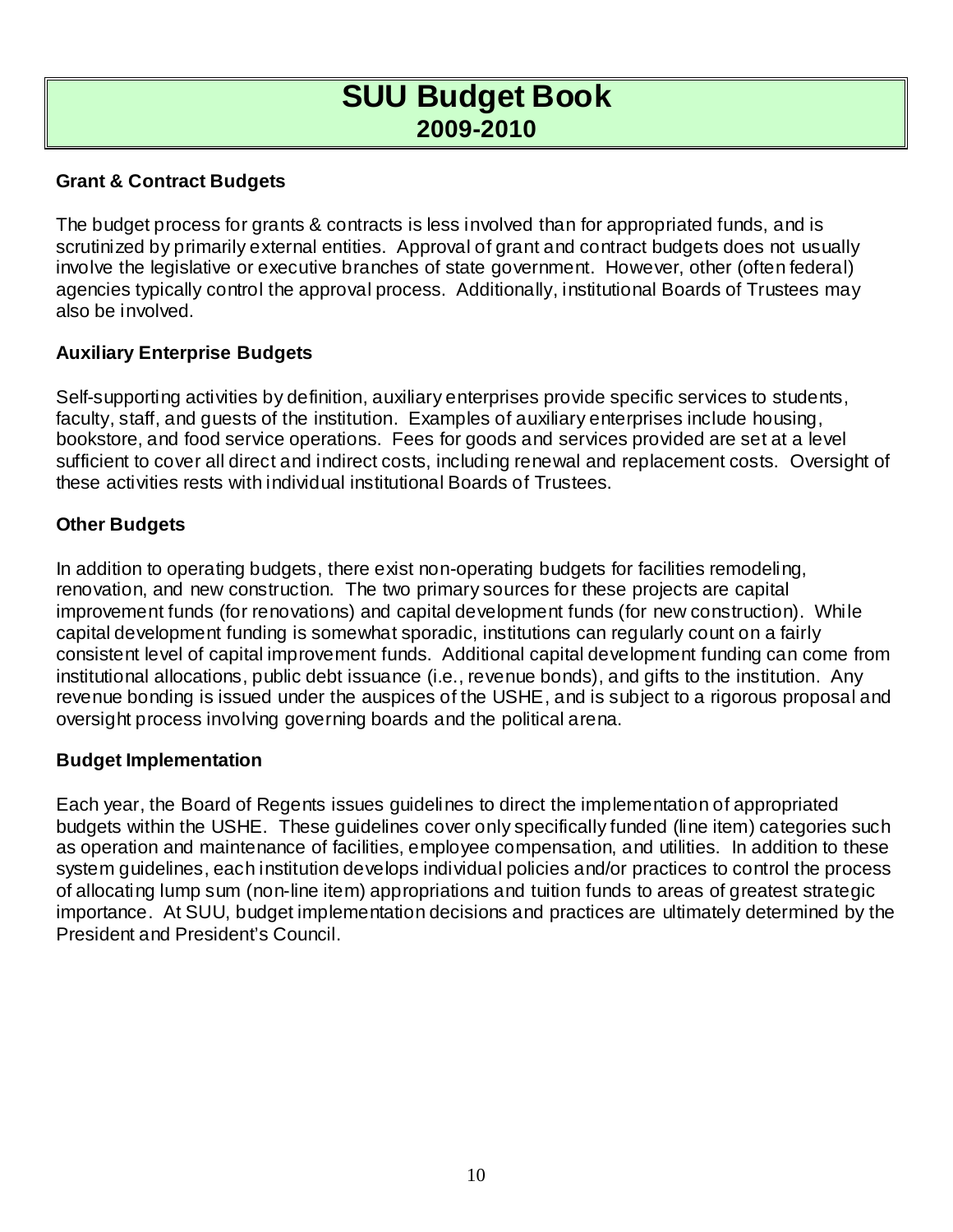#### **Internal Budget Planning & Review Process**

The focus of the campus budget process is primarily development and oversight of the appropriated operating budget. Operating budget requests are formulated within each vice presidential area of responsibility on campus. These requests take into consideration programmatic and staffing needs, operational issues, and economic realities. The Budget Office then works with the President's Council to compile these individual items into a single campus request. Once finalized, the consolidated institutional budget request is subject to numerous external reviews (see pages 6-7).

The appropriation which is ultimately approved by the Board of Regents, legislature, and governor is normally very different from the original campus budget request. Once the appropriation is finalized and associated budget allocations are made, the Budget Office begins the process of administering and reconciling the institutional budget, working in conjunction with departmental administrators who must monitor their own account balances. When unfavorable variances occur, the Budget Office investigates the cause and recommends appropriate action. Note that no expenditures may be made against an account until a budget is in place. Any exceptions must be approved by the Budget Office, in consultation with pertinent campus administrators.

#### **Budget Adjustments**

Especially in tight economic times, budget adjustments take place throughout the year. These adjustments may occur within an institution or across the entire system. Budget adjustments impacting all USHE institutions are determined through guidelines promulgated and approved at the USBR level. Internal budget adjustments (often called budget transfers) are a simpler process, though at a minimum they require approval of the budget manager and the Budget Office. In this way, the internal budget process has numerous controls in place to assure the integrity of the financial system.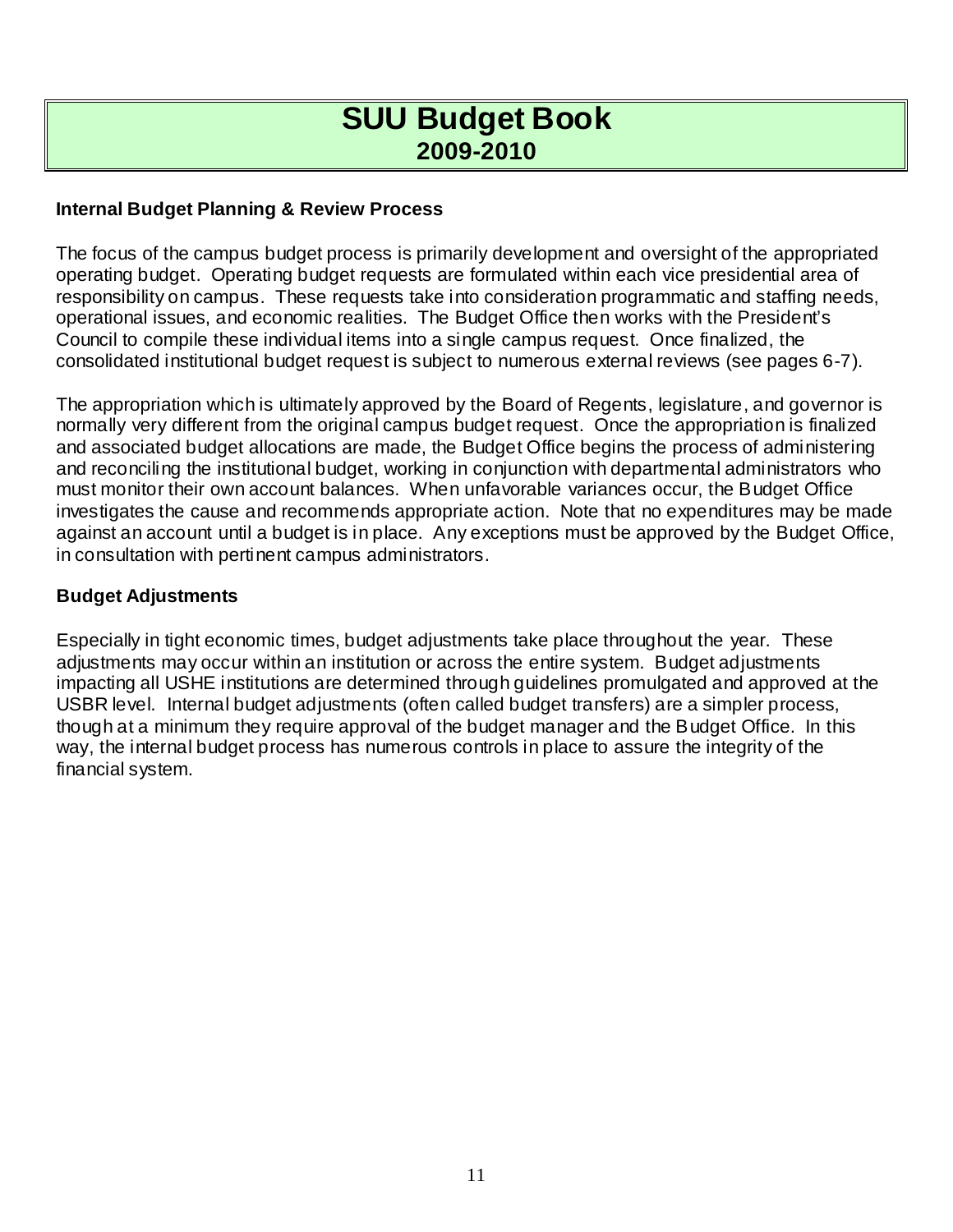### **USHE Tuition & Fee Schedule (1)**

|                        | $U$ of $U$ $(2)$ | USU (3)    | <b>WSU</b> | <b>SUU</b> | Snow       | <b>DSC</b> | <b>CEU</b> | <b>UVU</b> | <b>SLCC</b> |  |  |  |  |  |
|------------------------|------------------|------------|------------|------------|------------|------------|------------|------------|-------------|--|--|--|--|--|
|                        |                  |            |            |            |            |            |            |            |             |  |  |  |  |  |
| Undergraduate Tuition  |                  |            |            |            |            |            |            |            |             |  |  |  |  |  |
|                        |                  |            |            |            |            |            |            |            |             |  |  |  |  |  |
| Resident Students      | \$4,956.00       | \$4,043.00 | \$3,358.00 | \$3,730.00 | \$2,152.00 | \$2,640.00 | \$2,070.00 | \$3,464.00 | \$2,376.00  |  |  |  |  |  |
| Nonresident            |                  |            |            |            |            |            |            |            |             |  |  |  |  |  |
| Students               | 17,346.00        | 13,017.00  | 10,825.00  | 12,308.00  | 7,848.00   | 10,392.00  | 4,140.00   | 4,140.00   | 8,316.00    |  |  |  |  |  |
| <b>Fees</b>            |                  |            |            |            |            |            |            |            |             |  |  |  |  |  |
| Student                |                  |            |            |            |            |            |            |            |             |  |  |  |  |  |
| Activity/Support       |                  |            |            |            |            |            |            |            |             |  |  |  |  |  |
| Fees                   | \$106.48         | \$61.06    | \$253.18   | \$123.00   | \$63.90    | \$233.08   | \$157.70   | \$120.68   | \$120.50    |  |  |  |  |  |
| Building Bond<br>Fees  | 0.00             | 0.00       | 210.50     | 218.00     | 58.30      | 0.00       | 76.00      | 144.68     | 122.00      |  |  |  |  |  |
| Building Support       |                  |            |            |            |            |            |            |            |             |  |  |  |  |  |
| Fees                   | 220.88           | 145.10     | 64.44      | 0.00       | 176.30     | 44.66      | 0.00       | 67.48      | 58.00       |  |  |  |  |  |
| Athletic Fees          | 122.44           | 246.44     | 113.26     | 104.00     | 42.00      | 118.56     | 20.00      | 187.52     | 60.00       |  |  |  |  |  |
| <b>Health Fees</b>     | 40.44            | 73.86      | 56.82      | 30.00      | 9.60       | 1.50       | 39.50      | 21.20      | 23.50       |  |  |  |  |  |
| <b>Technology Fees</b> | 224.00           | 126.66     | 24.76      | 64.00      | 31.90      | 104.90     | 38.50      | 28.68      | 20.00       |  |  |  |  |  |
| Other Fees             | 75.36            | 131.50     | 6.66       | 0.00       | 8.00       | 2.50       | 68.30      | 13.76      | 10.00       |  |  |  |  |  |
|                        |                  |            |            |            |            |            |            |            |             |  |  |  |  |  |
| <b>Total Fees</b>      | \$789.60         | \$784.62   | \$729.62   | \$539.00   | \$390.00   | \$505.20   | \$400.00   | \$584.00   | \$414.00    |  |  |  |  |  |
|                        |                  |            |            |            |            |            |            |            |             |  |  |  |  |  |

*Note: Fee distributions refer to main campuses only. Branch campuses and centers may have a different distribution of the same total fee amount.*

#### **Total Undergraduate Tuition and Fees**

| Resident Students<br>Nonresident<br>Students                    | \$5,746.00<br>18,136.00 | \$4,828.00<br>13.801.00 | \$4,088.00<br>11.555.00 | \$4,269.00<br>12,847.00 | \$2,542.00<br>8.238.00 | \$3,145.00<br>10.897.00 | \$2,470.00<br>4.540.00 | \$4,048.00<br>4,724.00 | \$2,790.00<br>8,730.00 |
|-----------------------------------------------------------------|-------------------------|-------------------------|-------------------------|-------------------------|------------------------|-------------------------|------------------------|------------------------|------------------------|
| Fees as a % of<br>Resident<br>Undergraduate<br>Tuition and Fees | 13.74%                  | 16.25%                  | 17.85%                  | 12.63%                  | 15.34%                 | 16.06%                  | 16.19%                 | 14.43%                 | 14.84%                 |

#### Notes:

*(1) 2 Semesters at 15 credit hours each*

*(2) Lower division (freshman & sophomore) rate only. Differential rates for upper division (junior and senior) may apply*.

*(3) Rate for undergraduate students starting 2004-05 and beyond. Higher differential rate for students enrolling in Business and Engineering courses.*

#### *As approved by the USBR in March 2009*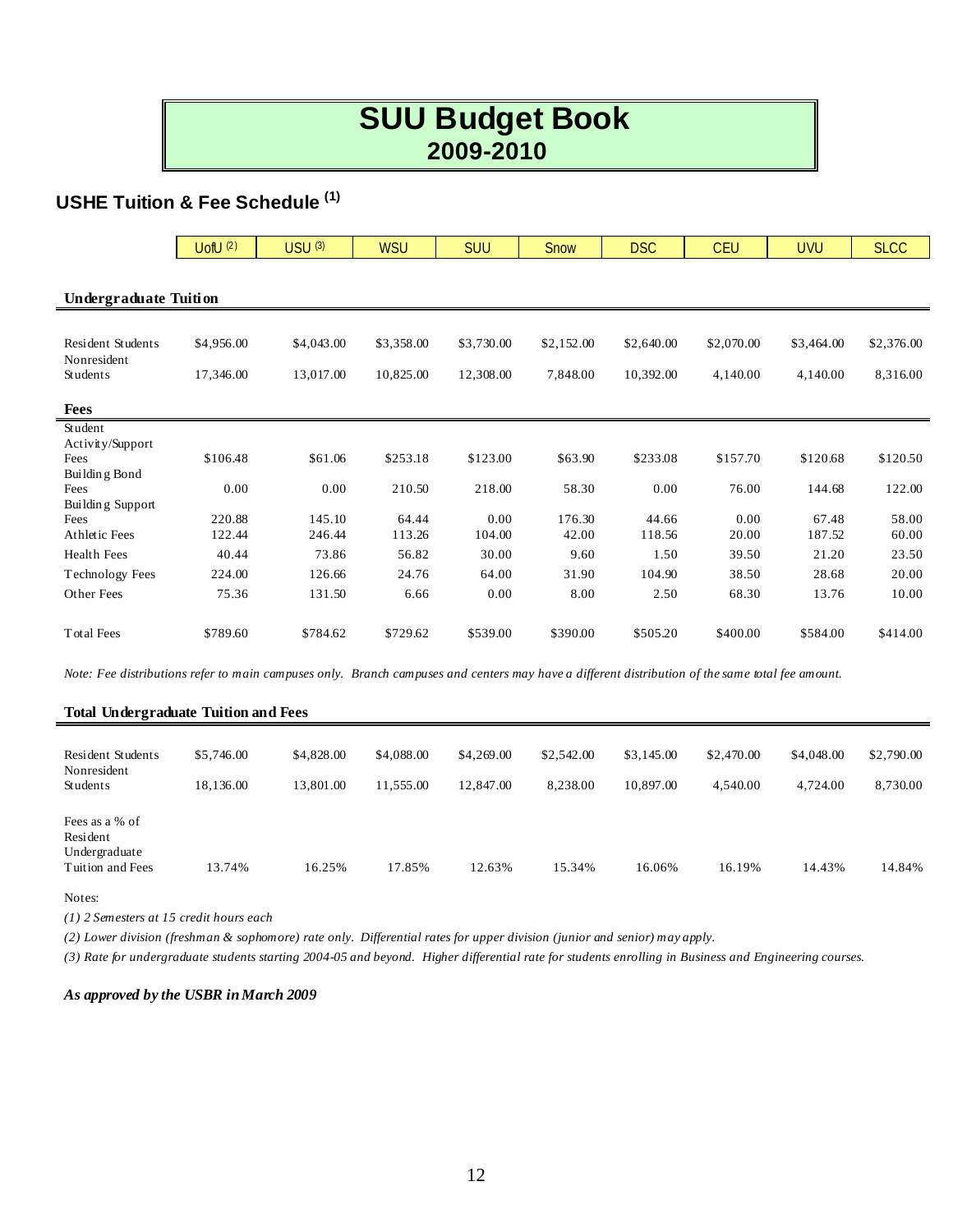#### **FY10 Capital Improvements List**

Capital Improvement funds are used to maintain existing state-owned facilities. This may include repairing or replacing worn or dilapidated building components, systems and equipment, utility upgrades, correcting code violations, roofing and paving repairs, structural repairs, remodeling inadequate space, site improvements and hazardous materials abatement.

Utah Code 63A-5-104 (b) defines "Capital Improvement" as:

- [1] remodeling, alteration, replacement, or repair project with a total cost of less than \$2.5 million;<br>[2] site and utility improvement with a total cost of less than \$2.5 million; or
- site and utility improvement with a total cost of less than \$2.5 million; or
- [3] new facility with a total construction cost of less than \$500,000.

### **FY 2010 Capital Improvements As approved by Utah State Building Board, April 2009**

| <b>Total Allocation</b>                                          | \$1,199,400 |
|------------------------------------------------------------------|-------------|
| Tennis Court Rebuild                                             | \$240,000   |
| Steam Condensate Line Safety Repairs: Heat Plant                 | \$100,800   |
| Renovate Space: Electronic Learning Center                       | \$151,200   |
| Improvements: Heat Plant                                         | \$230,000   |
| Steam Distribution System Anchoring and Expansion Joint          |             |
| Utility Tunnel Entry/Exit Hatchways                              | \$108,000   |
| Quichapa Flood Channel: North Boundary of SUU Valley Farm        | \$142,000   |
| Fire Sprinklers Piping and Alarm Systems Upgrade: Student Center | \$227,400   |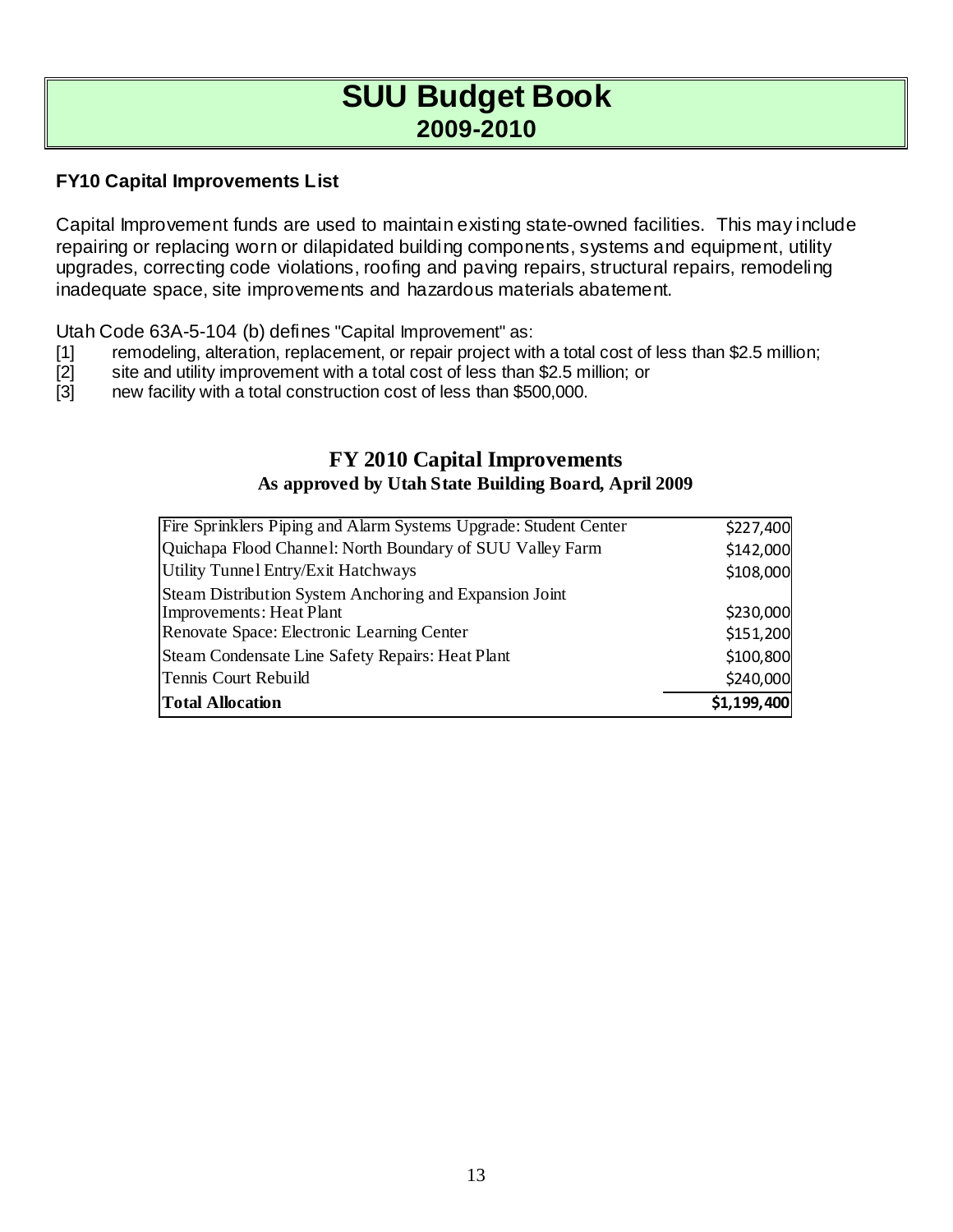FORM A-1 Budget 2008-09. Appropriated funds expenditures, transfers, and revenues, by line item and program

**Southern Utah University**

**Education & General**

|            |                                           |              |             | Public    | Academic Support |             | Student Services |             | Institutional |                | O&M         |                |              |
|------------|-------------------------------------------|--------------|-------------|-----------|------------------|-------------|------------------|-------------|---------------|----------------|-------------|----------------|--------------|
|            |                                           | Instruction  | Research    | Service   | Libraries        | Other       | Athletics        | Other       | Support       | Scholarships   | Plant       | Transfers      | Total        |
|            | A. Expenditures & Transfers Out           |              |             |           |                  |             |                  |             |               |                |             |                |              |
| <b>FTE</b> |                                           |              |             |           |                  |             |                  |             |               |                |             |                |              |
|            | Regular Faculty                           | 228.30       |             |           | 10.00            |             |                  |             |               |                |             |                | 238.30       |
| 2.         | Adjunct/ Wage Rated Faculty               | 97.09        |             | 0.25      |                  | 5.69        |                  | 1.89        |               |                |             |                | 104.92       |
| 3.         | <b>Teaching Assistants</b>                |              |             |           |                  |             |                  |             |               |                |             |                | 0.00         |
| 4.         | Executives                                | 6.00         |             |           | 1.00             | 1.55        |                  | 2.00        | 9.00          |                | 1.00        |                | 20.55        |
| 5.         | Staff                                     | 55.61        |             | 0.67      | 11.03            | 14.28       | 39.21            | 52.06       | 71.82         |                | 53.50       |                | 298.18       |
| 6.         | Total FTE (lines 1 to 5)                  | 387.00       | 0.00        | 0.92      | 22.03            | 21.52       | 39.21            | 55.95       | 80.82         | 0.00           | 54.50       | 0.00           | 661.95       |
|            |                                           |              |             |           |                  |             |                  |             |               |                |             |                |              |
|            | Regular Faculty                           | \$13,309,842 |             |           | \$530,871        |             |                  |             |               |                |             |                | \$13,840,713 |
| 2.         | Adjunct / Wage Rated Faculty              | 1,631,066    |             | 4,180     |                  | 95,625      |                  | 31,720      |               |                |             |                | 1,762,591    |
| 3.         | <b>Teaching Assistants</b>                |              |             |           |                  |             |                  |             |               |                |             |                | $\mathbf 0$  |
| 4.         | Ex ecutives                               | 650,580      |             |           | 99,910           | 188,829     |                  | 205,229     | 1,120,979     |                | 97,956      |                | 2,363,483    |
| 5.         | Staff                                     | 1,946,990    |             | 61,272    | 364,635          | 688,026     | 1,533,307        | 2,120,103   | 3,302,578     |                | 2,020,664   |                | 12,037,575   |
|            | Wage Payroll                              | 417,502      |             |           | 87,316           | 84,944      | 30,000           | 244,862     | 381,136       |                | 951,714     |                | 2,197,474    |
| 7.         | Total Salaries and Wages (lines 1 to 6)   | 17,955,980   | $\mathbf 0$ | 65,452    | 1,082,732        | 1,057,424   | 1,563,307        | 2,601,914   | 4,804,693     | $\mathbf 0$    | 3,070,334   | $\mathbf 0$    | 32,201,836   |
|            |                                           |              |             |           |                  |             |                  |             |               |                |             |                |              |
| 8.         | <b>Employee Benefits</b>                  | 7,232,168    |             | 26,362    | 436,094          | 425,901     | 629,656          | 1,047,978   | 1,935,196     |                | 1,236,645   |                | 12,970,000   |
| 9.         | Total Personal Services (lines 7 & 8)     | 25, 188, 148 | $\mathbf 0$ | 91,814    | 1,518,826        | 1,483,325   | 2,192,963        | 3,649,892   | 6,739,889     | $\overline{0}$ | 4,306,979   | $\overline{0}$ | 45, 171, 836 |
|            |                                           |              |             |           |                  |             |                  |             |               |                |             |                |              |
| 10.        | Travel                                    | 255,215      |             | 1,000     | 5,500            | 226,077     |                  | 55,702      | 118,607       |                | 13,500      |                | 675,601      |
| 11.        | Current Expense                           | 1,123,655    |             | 231,864   | 314,402          | 257,150     |                  | 294,419     | 2,223,612     | 706,837        | 1,212,894   |                | 6,364,833    |
| 12.        | Fuel and Power                            |              |             |           |                  |             |                  |             |               |                | 2,434,152   |                | 2,434,152    |
| 13.        | Equipment                                 | 149,509      |             |           | 25,000           | 166,917     |                  | 15,576      | 85,149        |                | 202,486     |                | 644,637      |
| 14.        | Total Non-Personal Svcs. (lines 10 to 13) | 1,528,379    | $\mathbf 0$ | 232,864   | 344,902          | 650,144     | $\mathbf 0$      | 365,697     | 2,427,368     | 706,837        | 3,863,032   | $\mathbf 0$    | 10,119,223   |
|            |                                           |              |             |           |                  |             |                  |             |               |                |             |                |              |
| 21.        | Total Expenditures (line 9 + line 14)     | 26,716,527   | 0           | 324,678   | 1,863,728        | 2,133,469   | 2,192,963        | 4,015,589   | 9,167,257     | 706,837        | 8,170,011   | $\mathbf 0$    | 55,291,059   |
| 22.        | Transfers To Other Funds                  |              |             |           |                  |             |                  |             |               |                |             | 233,541        | 233,541      |
| 23.        | Total Expenditures & Transfers            | \$26,716,527 | \$0         | \$324,678 | \$1,863,728      | \$2,133,469 | \$2,192,963      | \$4,015,589 | \$9,167,257   | \$706,837      | \$8,170,011 | \$233,541      | \$55,524,600 |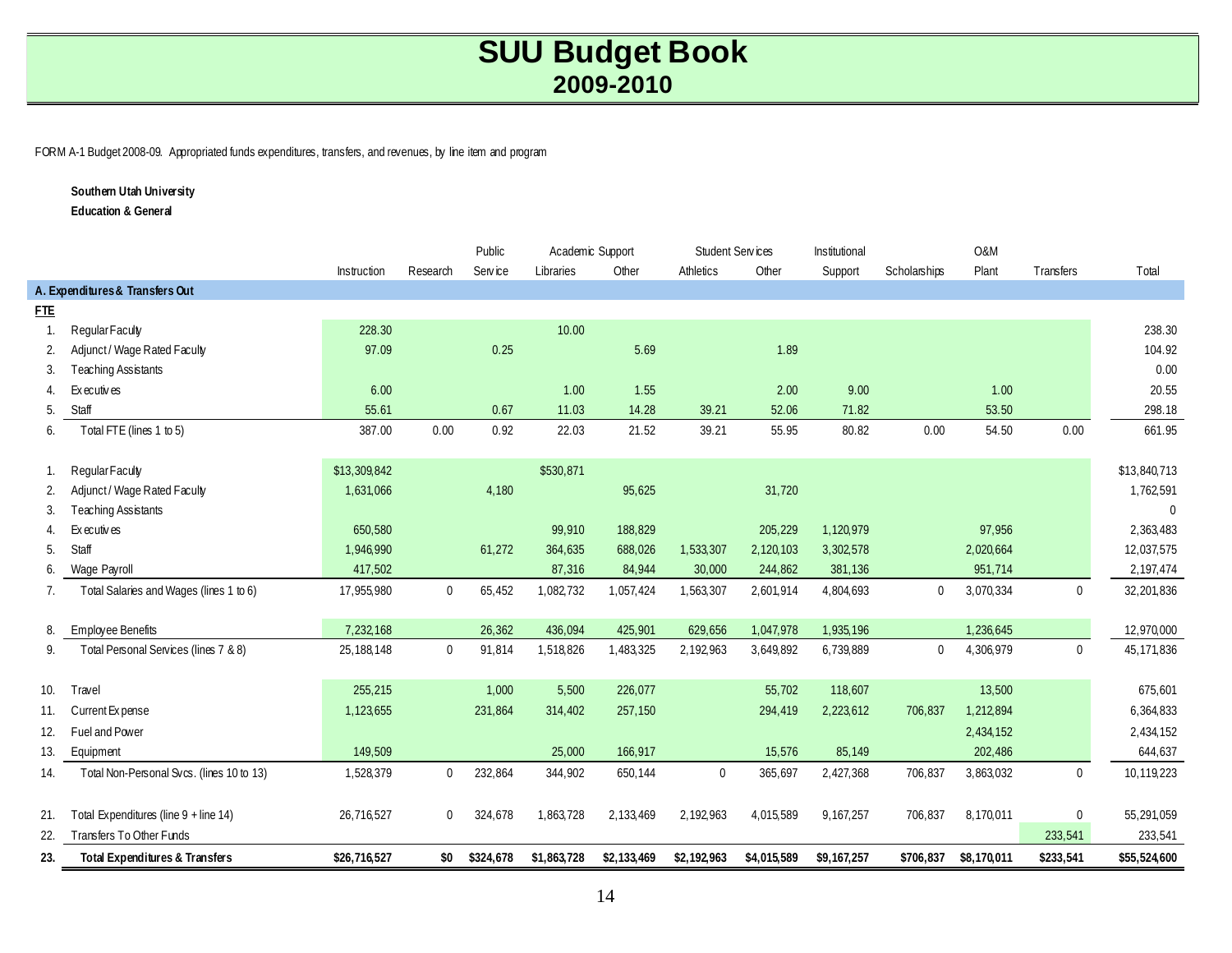FORM A-1 Budget 2009-10. Appropriated funds expenditures, transfers, and revenues, by line item and program

#### **Southern Utah University**

**Education & General**

|                |                                           |              |                | Public         | Academic Support |             | Student Services |             | Institutional |              | O&M         |                  |              |
|----------------|-------------------------------------------|--------------|----------------|----------------|------------------|-------------|------------------|-------------|---------------|--------------|-------------|------------------|--------------|
|                |                                           | Instruction  | Research       | <b>Service</b> | Libraries        | Other       | Athletics        | Other       | Support       | Scholarships | Plant       | Transfers        | Total        |
|                | A. Expenditures & Transfers Out           |              |                |                |                  |             |                  |             |               |              |             |                  |              |
| <b>FTE</b>     |                                           |              |                |                |                  |             |                  |             |               |              |             |                  |              |
| $\mathbf{1}$ . | Regular Faculty                           | 219.17       |                |                | 9.00             |             |                  |             |               |              |             |                  | 228.17       |
| 2.             | Adjunct / Wage Rated Faculty              | 102.64       |                |                |                  | 4.17        |                  | 1.89        |               |              |             |                  | 108.70       |
| 3.             | <b>Teaching Assistants</b>                |              |                |                |                  |             |                  |             |               |              |             |                  | 0.00         |
| 4.             | Executives                                | 6.00         |                |                | 1.00             | 1.00        |                  | 3.00        | 8.00          |              | 1.00        |                  | 20.00        |
| 5.             | Staff                                     | 51.83        |                | 2.23           | 11.03            | 12.59       | 40.42            | 49.88       | 68.43         |              | 51.50       |                  | 287.91       |
| 6.             | Total FTE (lines 1 to 5)                  | 379.64       | 0.00           | 2.23           | 21.03            | 17.76       | 40.42            | 54.77       | 76.43         | 0.00         | 52.50       | 0.00             | 644.78       |
|                |                                           |              |                |                |                  |             |                  |             |               |              |             |                  |              |
|                | Regular Faculty                           | \$12,732,382 |                |                | \$485,871        |             |                  |             |               |              |             |                  | \$13,218,253 |
| 2.             | Adjunct/ Wage Rated Faculty               | 1,724,367    |                |                |                  | 70,000      |                  | 31,720      |               |              |             |                  | 1,826,087    |
| 3.             | <b>Teaching Assistants</b>                |              |                |                |                  |             |                  |             |               |              |             |                  | $\mathbf 0$  |
| 4.             | Executives                                | 643,190      |                |                | 99,910           | 89,472      |                  | 301,030     | 1,007,574     |              | 97,956      |                  | 2,239,132    |
| 5.             | Staff                                     | 1,825,549    |                | 130,281        | 364,635          | 657,615     | 1,569,808        | 1,974,759   | 3,138,925     |              | 1,940,389   |                  | 11,601,961   |
| 6.             | Wage Payroll                              | 372,213      |                |                | 77,347           | 65,759      | 50,950           | 268,196     | 487,283       |              | 979,504     |                  | 2,301,252    |
| 7.             | Total Salaries and Wages (lines 1 to 6)   | 17,297,701   | $\mathbf 0$    | 130,281        | 1,027,763        | 882,846     | 1,620,758        | 2,575,705   | 4,633,782     | $\mathbf{0}$ | 3,017,849   | $\mathbf 0$      | 31,186,685   |
|                |                                           |              |                |                |                  |             |                  |             |               |              |             |                  |              |
| 8.             | <b>Employee Benefits</b>                  | 6,791,652    | $\overline{0}$ | 65,686         | 424,819          | 376,163     | 793,620          | 1,113,434   | 1,941,754     | $\Omega$     | 1,052,402   | $\overline{0}$   | 12,559,530   |
| 9.             | Total Personal Services (lines 7 & 8)     | 24,089,353   | $\mathbf 0$    | 195,967        | 1,452,582        | 1,259,009   | 2,414,378        | 3,689,139   | 6,575,536     | $\mathbf 0$  | 4,070,251   | $\mathbf 0$      | 43,746,215   |
|                |                                           |              |                |                |                  |             |                  |             |               |              |             |                  |              |
| 10.            | Travel                                    | 223,942      |                |                | 5,500            | 165,122     |                  | 58,756      | 87,832        |              | 13,500      |                  | 554,652      |
| 11.            | Current Expense                           | 795,980      |                | 58,150         | 271,230          | 230,427     |                  | 326,763     | 3,060,107     | 647,795      | 1,166,496   |                  | 6,556,948    |
| 12.            | Fuel and Power                            |              |                |                |                  |             |                  |             |               |              | 2,261,906   |                  | 2,261,906    |
| 13.            | Equipment                                 | 57,010       |                |                | 25,000           | 134,611     |                  | 8,576       | 63,554        |              | 187,486     |                  | 476,237      |
| 14.            | Total Non-Personal Svcs. (lines 10 to 13) | 1,076,932    | $\mathbf 0$    | 58,150         | 301,730          | 530,160     | $\mathbf 0$      | 394,095     | 3,211,493     | 647,795      | 3,629,388   | $\mathbf 0$      | 9,849,743    |
|                |                                           |              |                |                |                  |             |                  |             |               |              |             |                  |              |
| 21.            | Total Expenditures (line 9 + line 14)     | 25, 166, 285 | $\mathbf 0$    | 254,117        | 1,754,312        | 1,789,169   | 2,414,378        | 4,083,234   | 9,787,029     | 647,795      | 7,699,639   | $\boldsymbol{0}$ | 53,595,958   |
| 22.            | Transfers To Other Funds                  |              |                |                |                  |             |                  |             |               |              |             | 921,942          | 921,942      |
| 23.            | <b>Total Expenditures &amp; Transfers</b> | \$25,166,285 | \$0            | \$254,117      | \$1,754,312      | \$1,789,169 | \$2,414,378      | \$4,083,234 | \$9,787,029   | \$647,795    | \$7,699,639 | \$921,942        | \$54,517,900 |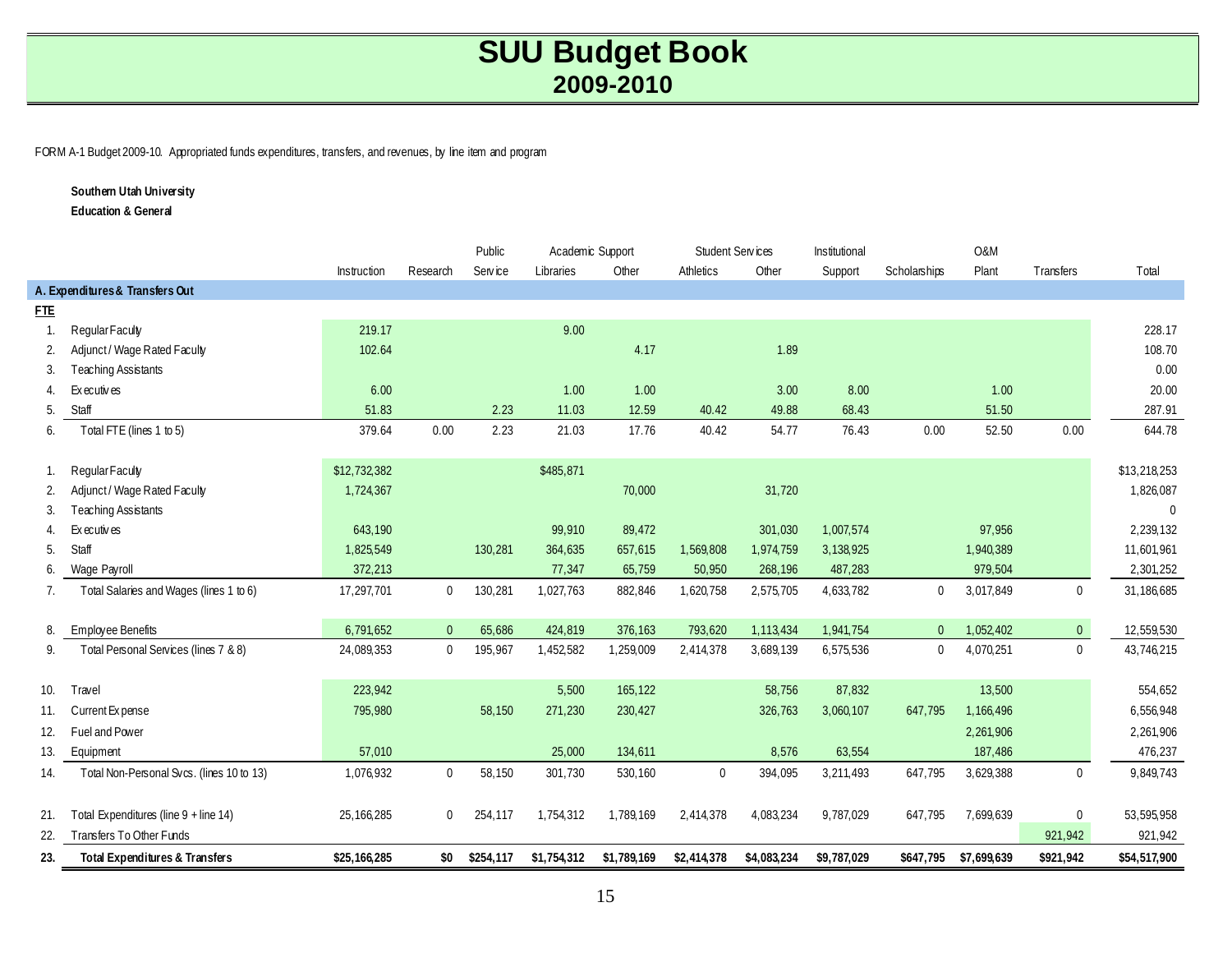### **2009-10 Base Budgets**

The pages that follow are a summary report of appropriated budgets for fiscal year 2009-10. Certain budget categories are consolidated for convenience:

- 'Faculty' column includes full-time and adjunct faculty budgets.
- 'Staff' column includes executive, professional, classified, and temporary staff budgets.
- 'Benefits' are budgeted only within a single campus-wide pool at the beginning of the year. The benefits pool is allocated to other accounts as actual benefits expenses are incurred during the year.
- 'Current' column includes current expense, utilities, scholarship, and transfer budgets.

The account column reports only the Banner program and organization codes. The fund code (000100) has been omitted since all appropriated accounts share this same number.

This document reports base budgets as of July 1, 2009. Base budgets are subject to change during the year.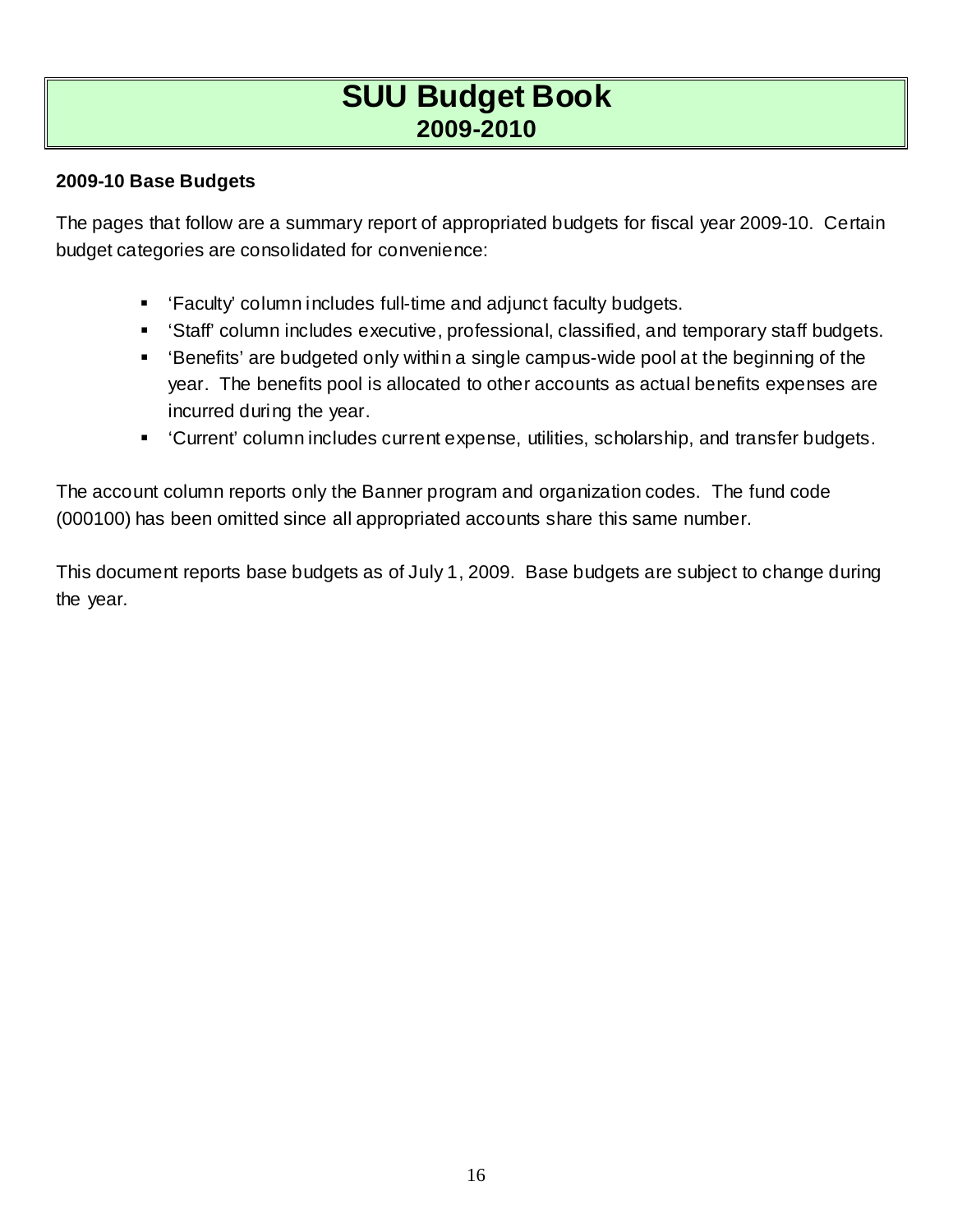| <b>ACCOUNT</b> | <b>DESCRIPTION</b>              | <b>FACULTY</b>           | <b>STAFF</b>    | <b>HOURLY</b> | <b>BENEFITS</b>          | <b>CURRENT</b> | <b>TRAVEL</b>            | <b>CAPITAL</b> | <b>TOTALS</b> |
|----------------|---------------------------------|--------------------------|-----------------|---------------|--------------------------|----------------|--------------------------|----------------|---------------|
| 10-10020       | <b>ACADEMIC AFFAIRS</b>         | 93,432                   | $\sim$          | 11,183        |                          | 39,826         | $\sim$                   |                | 144,441       |
| 10-10060       | SUMMER SCHOOL                   | 800,000                  | $\sim$          | $\sim$        |                          | $\sim$ $-$     | $\overline{\phantom{a}}$ |                | 800,000       |
| 10-10260       | HONORS PROGRAM                  | $\sim$                   | $\sim$          | $\sim$        | $\sim$                   | 30,000         | $\sim$                   | $\sim$         | 30,000        |
| 10-10280       | ENVIRONMENTAL EDUC              |                          | $\sim$          | $\sim$        |                          | 38,475         | 1,500                    | $\sim$         | 39,975        |
| 10-10320       | CONVOCATIONS                    | $\sim$                   | 5,150           | 4,821         |                          | 46,715         | 5,875                    | $\sim$         | 62,561        |
| 10-10450       | <b>TESTING CENTER</b>           | $\overline{\phantom{a}}$ | 22,145          | 10,698        |                          | 2,000          | $\sim$                   |                | 34,843        |
| 10-12000       | PVA - DEAN                      | 6,000                    | 178,480         | 11,500        |                          | 11,734         | 8,500                    | $\sim$         | 216,214       |
| 10-12200       | ART                             | 546,620                  | 23,181          | 4,500         |                          | 7,500          | 4,500                    | $\sim$         | 586,301       |
| 10-12300       | <b>MUSIC</b>                    | 488,846                  | 23,671          | 4,500         | $\sim$                   | 7,500          | 4,500                    | 6,000          | 535,017       |
| 10-12400       | THEATRE & DANCE                 | 567,078                  | 19,941          | 7,000         | $\sim$                   | 7,500          | 4,500                    | $\sim$         | 606,019       |
| 10-12500       | <b>MFA PROGRAM</b>              | 69,524                   | <b>Contract</b> | 40,000        | $\sim$                   | 4,500          | 4,500                    | $\sim$         | 118,524       |
| 10-13000       | HSS - DEAN                      | 121,400                  | 242,224         | 23,100        |                          | 20,000         | 48,400                   | $\sim$         | 455,124       |
| 10-13100       | <b>COMMUNICATIONS</b>           | 641,249                  | 214,486         | 10,700        | $\sim$                   | 4,901          | $\sim$ $-$               | $\sim$         | 871,336       |
| 10-13190       | <b>COMMUNICATION MASTERS</b>    | $\sim 100$               | $\sim$          | 800           |                          | 26,000         | $\sim$                   |                | 26,800        |
| 10-13200       | ENGLISH                         | 664,827                  | 18,750          | 12,100        |                          | 3,500          | 2,000                    | $\sim$         | 701,177       |
| 10-13250       | <b>REVIEW ENGLISH</b>           | 10,500                   | $\sim$          | $\sim 100$    | $\sim$                   | $\sim$         | $\sim$                   | $\sim$         | 10,500        |
| 10-13300       | <b>FOREIGN LAN &amp; HUM</b>    | 484,732                  | 26,030          | 8,000         | $\sim$                   | 3,200          | $\sim$                   | $\sim$         | 521,962       |
| 10-13400       | PSYCHOLOGY                      | 496,740                  | 22,918          | 10,800        | $\sim$                   | 3,900          | $\sim$                   | $\sim$         | 534,358       |
| 10-13600       | <b>HISTORY &amp; SOCIOLOGY</b>  | 558,114                  | 25,000          | 6,500         | $\sim$                   | 8,000          | $\sim$                   |                | 597,614       |
| 10-13700       | POLI SCI & CRIM JUST            | 415,308                  | 25,000          | 9,000         |                          | 6,700          | $\overline{\phantom{a}}$ | $\sim$         | 456,008       |
| 10-13750       | MASTER OF PUBLIC ADMINISTRATION | $\sim 100$               | $\sim 100$      | $\sim 100$    |                          | 3,000          | $\sim$                   | $\sim$         | 3,000         |
| 10-14000       | <b>BUSINESS - DEAN</b>          | 10,000                   | 193,570         | 22,000        | $\sim$                   | 31,914         | 22,500                   | 17,500         | 297,484       |
| 10-14100       | <b>ACCOUNTING</b>               | 543,912                  | 26,728          |               |                          | $\sim$         | $\sim$                   | $\sim$         | 570,640       |
| 10-14300       | <b>ECONOMICS &amp; FINANCE</b>  | 553,851                  | $\sim$          |               | $\sim$                   | $\sim$         | $\sim$                   | $\sim$         | 553,851       |
| 10-14500       | <b>MANAGEMENT &amp; MARKET</b>  | 776,896                  | $\sim$          | $\sim$        |                          | 5,960          | 4,000                    | $\sim$         | 786,856       |
| 10-14800       | MILITARY SCIENCE                | $\sim$                   | 16,901          | 5,000         |                          | 10,000         |                          |                | 31,901        |
| 10-15000       | EDUCATION - DEAN                | 35,000                   | 199,823         | 25,003        | $\blacksquare$           | 19,086         | 4,959                    | 10,000         | 293,871       |
| 10-15100       | TEACHER EDUCATION               | 685,001                  | 23,783          | 15,305        | $\overline{\phantom{a}}$ | 23,888         | 12,480                   | 5,200          | 765,657       |
| 10-15120       | <b>GRADUATE EDUCATION</b>       | 605,749                  | 69,370          | 7,596         | $\omega$                 | 16,315         | 7,790                    | 2,600          | 709,420       |
| 10-15200       | PHYS EDUCATION                  | 343,263                  | 56,475          | 7,596         | $\sim$                   | 14,128         | 5,008                    | 5,200          | 431,670       |
| 10-15300       | PHYS ED OUTDOOR REC & MAN       | 55,600                   | $\sim$          | $\sim$        | $\sim$                   | 23,750         | 6,840                    | $\sim$         | 86,190        |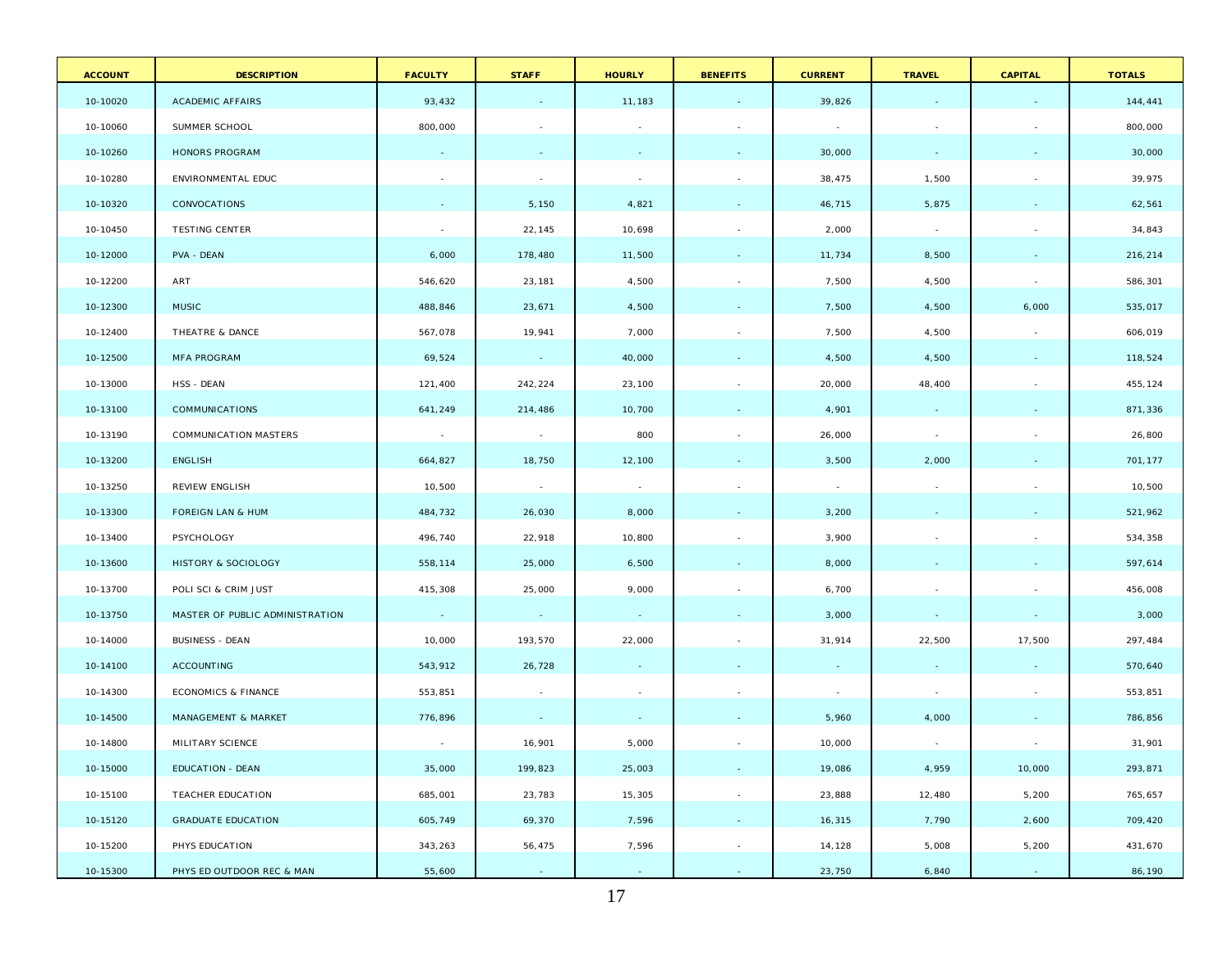| <b>ACCOUNT</b> | <b>DESCRIPTION</b>             | <b>FACULTY</b> | <b>STAFF</b>   | <b>HOURLY</b>            | <b>BENEFITS</b>          | <b>CURRENT</b> | <b>TRAVEL</b>            | <b>CAPITAL</b>           | <b>TOTALS</b> |
|----------------|--------------------------------|----------------|----------------|--------------------------|--------------------------|----------------|--------------------------|--------------------------|---------------|
| 10-16000       | CIET - DEAN                    | 15,600         | 172,424        | 26,500                   | $\sim$                   | 18,556         | $\sim$                   | $\overline{\phantom{a}}$ | 233,080       |
| 10-16300       | COMP SCI & INFO SYS            | 538,293        | 23,793         | 5,000                    | $\sim$                   | 18,800         |                          | $\blacksquare$           | 585,886       |
| 10-16500       | INT ENGINEER & TECH            | 641,615        | 73,106         | 5,000                    | $\sim$                   | 21,300         | $\sim$                   | $\sim$                   | 741,021       |
| 10-17000       | <b>SCIENCE - DEAN</b>          | 48,000         | 208,444        | 30,000                   | $\sim$                   | 20,054         | 15,500                   | 6,000                    | 327,998       |
| 10-17100       | PHYSICAL SCIENCE               | 819,737        | 107,820        | 7,380                    | $\sim$                   | 9,225          | 9,445                    | 4,510                    | 958,117       |
| 10-17200       | <b>ENGINEERING INIT</b>        | 192,461        | 31,913         | $\sim$                   | $\blacksquare$           | 108,446        | 7,500                    | $\sim$                   | 340,320       |
| 10-17300       | AGRICULTURE & NUT SCI          | 349,928        | 65,456         | 3,600                    | $\sim$                   | 3,900          | 3,100                    | $\sim$                   | 425,984       |
| 10-17500       | MATHEMATICS                    | 709,730        | 25,605         | 5,500                    | $\sim$                   | 28,300         | $\sim$                   | $\blacksquare$           | 769,135       |
| 10-17600       | <b>BIOLOGY</b>                 | 681,694        | 63,688         | 7,020                    | $\sim$                   | 9,065          | 11,045                   | $\sim$                   | 772,512       |
| 10-17800       | <b>NURSING</b>                 | 524,135        | 86,832         | $\sim$                   | $\sim$                   | 70,094         | 5,000                    | $\blacksquare$           | 686,061       |
| 10-20000       | CONTINUING & PROF STUDIES      | $\sim$         | 184,412        | 16,131                   | $\sim$                   | 28,422         | 4,500                    | $\sim$                   | 233,465       |
| 10-21050       | UNIVERSITY CENTER              | 15,100         | $\sim$         | $\sim$                   |                          | $\sim$         | $\sim$                   | $\sim$                   | 15,100        |
| 10-21000       | DISTANCE EDUCATION             | 253,494        | $\sim$         | $\sim$                   | $\sim$                   | 19,826         | 10,000                   | $\sim$                   | 283,320       |
| 60-01180       | INSTITUTIONAL PARTNERSHIPS     | 93,320         | $\sim$         | $\sim$                   |                          | 20,000         | 10,000                   | $\sim$                   | 123,320       |
| 10             | <b>INSTRUCTION TOTALS</b>      | 14,456,749     | 2,477,119      | 363,833                  | $\overline{\phantom{a}}$ | 795,980        | 223,942                  | 57,010                   | 18,374,633    |
| 30-01120       | REGIONAL SERVICES PARTNERSHIPS |                | 76,821         |                          |                          | 58,150         |                          |                          | 134,971       |
| 30-14900       | SMALL BUSINESS DVLP CNTR       |                | 23,178         | $\overline{\phantom{a}}$ | $\sim$                   | $\sim$         | $\sim$                   | $\sim$                   | 23,178        |
| 30-43010       | RURAL HEALTH PARTNERSHIPS      |                | 30,282         |                          |                          | $\sim$         |                          |                          | 30,282        |
| 30             | PUBLIC SERVICE TOTALS          |                | 130,281        | $\sim$                   | $\overline{\phantom{a}}$ | 58,150         | $\overline{\phantom{a}}$ | $\overline{\phantom{a}}$ | 188,431       |
| 40-10040       | CATALOG                        |                | $\sim$         |                          |                          | 15,047         |                          |                          | 15,047        |
| 40-10092       | FACULTY SABBATICAL             | $\sim$         | 22,812         | $\sim$                   | $\sim$                   | $\sim$         | $\sim$                   | $\sim$                   | 22,812        |
| 40-10096       | RELEASED TIME                  | 50,000         | $\sim$         | $\sim$                   | $\sim$                   | $\sim$         |                          | $\equiv$                 | 50,000        |
| 40-10110       | INTERNATIONAL OUTREACH         | $\sim$         | 79,071         | $\sim$                   | $\sim$                   | 1,000          | $\sim$                   | $\sim$                   | 80,071        |
| 40-10120       | ASCAP/BMI                      |                | $\sim$         | ٠                        |                          | 4,261          |                          | $\sim$                   | 4,261         |
| 40-10140       | FACULTY DEVELOPMENT            |                |                |                          |                          | $\sim$         | 110,000                  | $\sim$                   | 110,000       |
| 40-10150       | ON-LINE COURSE DEVELOPMENT     | 20,000         |                |                          |                          |                |                          |                          | 20,000        |
| 40-10160       | FACULTY RECRUITMENT            | $\sim$         | $\sim$         | $\sim$                   | $\sim$                   | $\sim$         | 40,292                   | $\sim$                   | 40,292        |
| 40-10170       | <b>FACULTY RELOCATION</b>      |                | $\mathbf{r}$   | $\sim$                   | $\sim$                   | 30,000         | $\sim$                   | $\sim$                   | 30,000        |
| 40-10180       | FACULTY SENATE                 | $\sim$         | $\sim$         | $\sim$                   | $\sim$                   | 1,327          | 855                      | $\sim$                   | 2,182         |
| 40-10220       | UNDERGRAD RESEARCH             |                | $\blacksquare$ | $\blacksquare$           | $\sim$                   | 20,000         | $\sim$                   | $\blacksquare$           | 20,000        |
| 40-10380       | <b>ACADEMIC GRANTS</b>         | $\sim$         | 57,165         | 12,128                   | $\sim$                   | 12,000         | 3,000                    | $\sim$                   | 84,293        |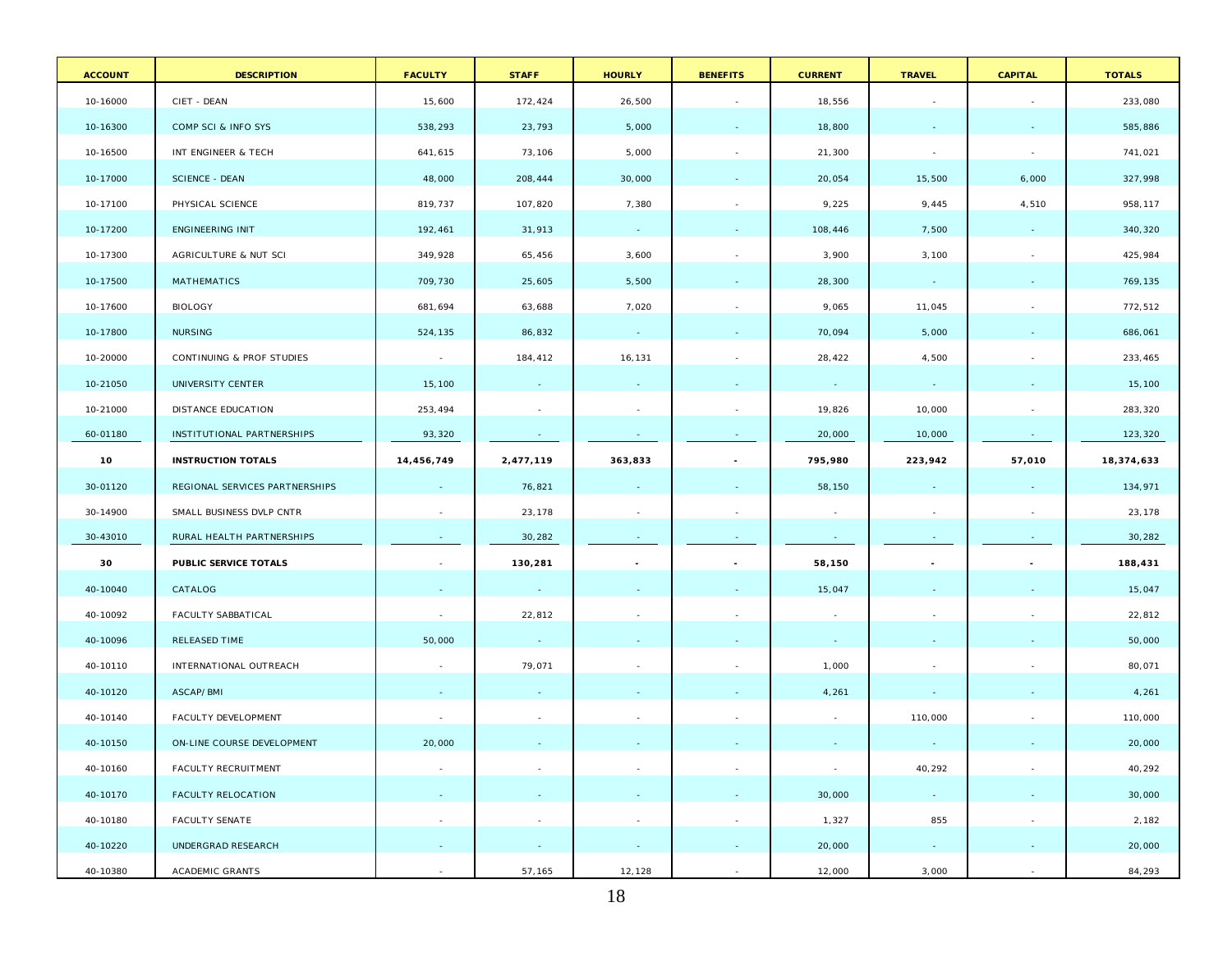| <b>ACCOUNT</b> | <b>DESCRIPTION</b>                   | <b>FACULTY</b> | <b>STAFF</b>             | <b>HOURLY</b>            | <b>BENEFITS</b>          | <b>CURRENT</b> | <b>TRAVEL</b>            | <b>CAPITAL</b>           | <b>TOTALS</b> |
|----------------|--------------------------------------|----------------|--------------------------|--------------------------|--------------------------|----------------|--------------------------|--------------------------|---------------|
| 40-11000       | <b>ASSOCIATE PROVOST</b>             |                | 182,067                  |                          |                          | 9,021          | 4,500                    |                          | 195,588       |
| 40-11050       | ASSESSMENT                           |                | $\sim$                   | $\overline{\phantom{a}}$ | $\sim$                   | 25,658         | $\sim$                   | $\sim$                   | 25,658        |
| 40-11100       | <b>INFORMATION TECH</b>              |                | 339,561                  | 23,209                   |                          | 79,940         | 4,481                    | 32,579                   | 479,770       |
| 40-11160       | CAMPUS TECH SUPPORT                  |                | $\sim$                   |                          |                          | $\sim$         | $\overline{\phantom{a}}$ | 100,532                  | 100,532       |
| 40-11170       | <b>INFORMATION MEDIATION</b>         |                | 42,833                   | $\sim$                   |                          | 3,173          | 1,994                    | 1,500                    | 49,500        |
| 40-12800       | BRAITHWAITE GALLERY                  |                | 52,000                   | 2,000                    |                          | 4,000          | $\sim$                   | $\sim$                   | 58,000        |
| 40-41500       | MICHAEL O. LEAVITT CENTER            |                | $\sim$                   | $\sim$                   |                          | 25,000         | $\sim$                   | $\sim$                   | 25,000        |
| 40             | <b>ACADEMIC SUPPORT</b>              | 70,000         | 775,509                  | 37,337                   | $\overline{\phantom{a}}$ | 230,427        | 165,122                  | 134,611                  | 1,413,006     |
| 42-30000       | LIBRARY                              | 485,871        | 465,025                  | 76,867                   |                          | 271,230        | 5,500                    | 25,000                   | 1,329,493     |
| 42             | ACADEMIC SUPPORT LIBRARY             | 485,871        | 465,025                  | 76,867                   | $\overline{\phantom{a}}$ | 271,230        | 5,500                    | 25,000                   | 1,329,493     |
| 50-01450       | <b>ENROLLMENT MGMT</b>               |                | 98,950                   | $\sim$                   |                          | 25,498         | 4,957                    |                          | 129,405       |
| 50-01700       | COMMENCEMENT                         |                | $\overline{\phantom{a}}$ | $\sim$                   |                          | 12,249         | $\sim$                   | $\overline{\phantom{a}}$ | 12,249        |
| 50-10420       | ACADEMIC/CAREER DEV CTR              | 31,720         | 464,456                  | 22,098                   |                          | 49,551         | 2,970                    |                          | 570,795       |
| 50-10430       | SERVICE LEARNING/CIVIC ENG           |                | $\sim$                   | $\sim 100$               |                          | 13,000         | 5,000                    | $\sim$                   | 18,000        |
| 50-10480       | REGISTRAR                            |                | 208,682                  | 11,491                   |                          | 6,567          | $\sim$                   | $\sim$                   | 226,740       |
| 50-51000       | VP STUDENT SERVICES                  |                | 159,768                  | 18,111                   | $\sim$                   | 60,973         | 3,648                    | 3,076                    | 245,576       |
| 50-51200       | IN-SERVICE TRAINING                  |                | $\sim$                   | $\sim$                   | $\sim$                   | 1,000          | $\sim$                   | $\sim$                   | 1,000         |
| 50-51400       | <b>EMERGENCY MANAGEMENT</b>          |                | $\sim$                   | $\sim$                   | $\sim$                   | 41,500         | 7,500                    | $\sim$                   | 49,000        |
| 50-52000       | ADA PROGRAM                          |                | 60,404                   | 15,337                   |                          | 18,445         | 5,811                    | 5,500                    | 105,497       |
| 50-52540       | MULTICULTURAL CENTER                 |                | 42,941                   | 4,885                    | $\sim$                   | 9,391          | 1,343                    | $\sim$                   | 58,560        |
| 50-54000       | ASSISTANT DEAN OF STUDENTS           |                | 60,267                   | $\sim$                   |                          | 2,360          | 3,157                    | $\sim$                   | 65,784        |
| 50-55100       | <b>HEALTH SERVICES</b>               |                | 22,259                   | $\sim$                   | $\sim$                   | 507            | $\sim$                   | $\sim$                   | 22,766        |
| 50-55200       | DRUG & ALCOHOL PREV                  |                | 30,375                   | 6,275                    |                          | 3,544          | 500                      |                          | 40,694        |
| 50-55300       | COUNSELING                           |                | 266,975                  | 1,500                    | $\sim$                   | 2,655          | $\sim$                   | $\sim$                   | 271,130       |
| 50-55350       | <b>CENTER FOR WOMEN &amp; FAMILY</b> |                |                          | 4,815                    |                          | 15,000         | $\sim$                   | $\sim$                   | 19,815        |
| 50-56000       | STUDENT ACTIVITIES                   |                | 143,838                  | $\sim$                   |                          |                | 4,195                    | $\sim$                   | 148,033       |
| 50-56010       | SERVICE LEARNING                     |                | 12,295                   | $\sim$                   |                          |                |                          |                          | 12,295        |
| 50-56025       | OUTDOOR RECREATION CNTR              |                | 16,067                   | 9,815                    | $\sim$                   | 3,500          | $\sim$                   | $\sim$                   | 29,382        |
| 50-56700       | WAUKEENYANS                          |                | 4,167                    | 14,445                   |                          | $\sim$         |                          |                          | 18,612        |
| 50-56750       | CHEERLEADERS                         | $\sim$         | $\sim$                   | 19,260                   | $\sim$                   | $\sim$         | $\sim$                   | $\sim$                   | 19,260        |
| 50-58000       | ASSISTANT VP STUDENT SERVICES        |                | 85,010                   | $\sim$                   |                          | 3,781          | 2,480                    |                          | 91,271        |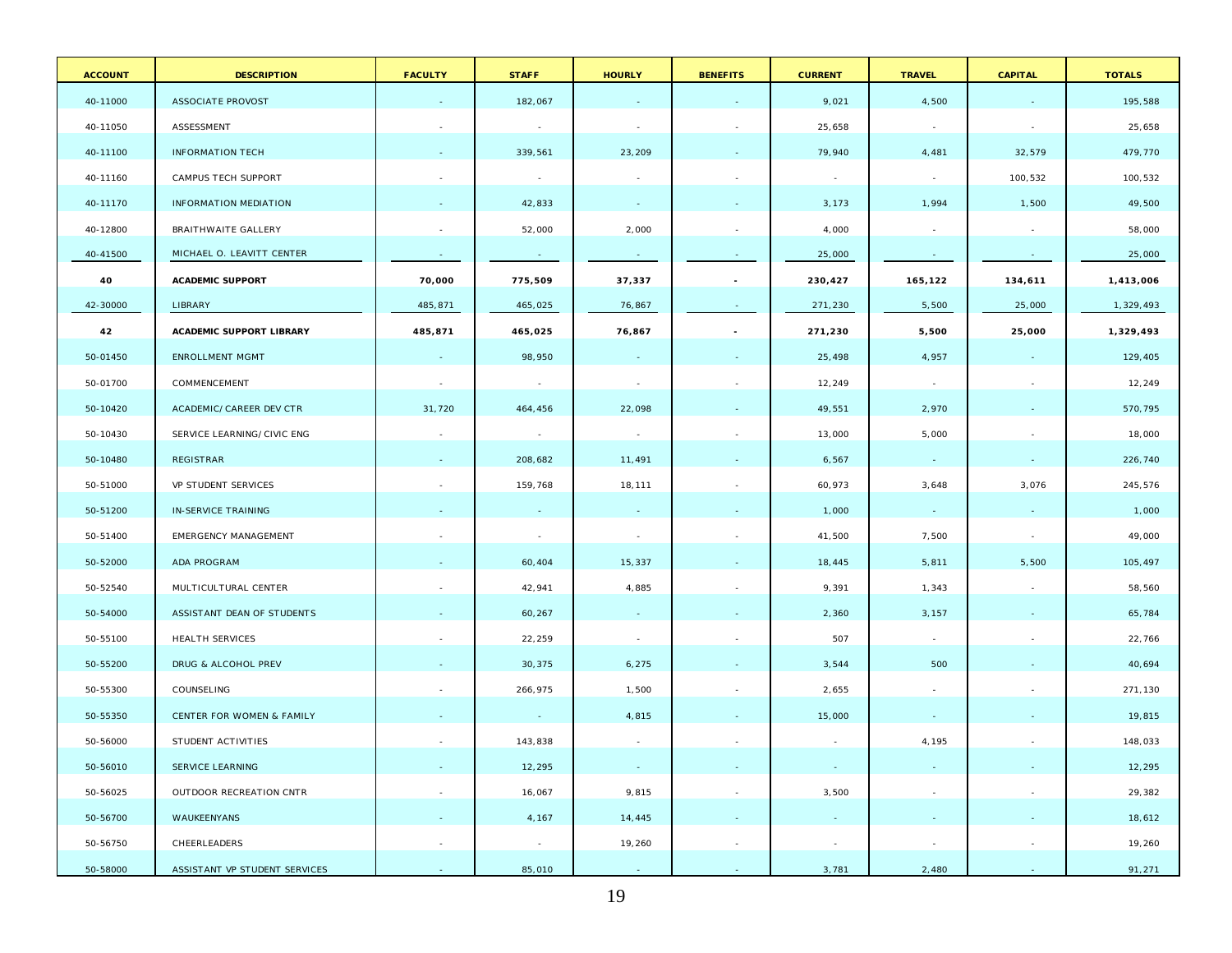| <b>ACCOUNT</b> | <b>DESCRIPTION</b>             | <b>FACULTY</b> | <b>STAFF</b>             | <b>HOURLY</b>            | <b>BENEFITS</b>          | <b>CURRENT</b> | <b>TRAVEL</b>            | <b>CAPITAL</b>           | <b>TOTALS</b> |
|----------------|--------------------------------|----------------|--------------------------|--------------------------|--------------------------|----------------|--------------------------|--------------------------|---------------|
| 50-58500       | ADMISSIONS                     |                | 365,440                  | 40,406                   | $\sim$                   | 16,442         | 8,188                    | $\sim$                   | 430,476       |
| 50-59000       | STUDENT RECRUITMENT            |                | $\sim$                   | 44,071                   |                          | 19,785         | 8,000                    | $\blacksquare$           | 71,856        |
| 50-59500       | FINANCIAL AID                  | $\sim$         | 278,627                  | 10,955                   |                          | 21,015         | 1,007                    | $\sim$                   | 311,604       |
| 50             | <b>STUDENT SERVICES</b>        | 31,720         | 2,320,521                | 223,464                  | $\sim$                   | 326,763        | 58,756                   | 8,576                    | 2,969,800     |
| 52-80000       | ATHLETIC ADMIN                 | $\sim$         | 256,003                  | $\sim$                   | $\sim$                   | $\sim$         | $\sim$                   | $\sim$                   | 256,003       |
| 52-80010       | SPORTS INFORMATION             |                | 65,208                   |                          |                          |                |                          |                          | 65,208        |
| 52-80030       | ATHLETIC ADVISEMENT            |                | 66,000                   | $\overline{\phantom{a}}$ | $\sim$                   |                | $\sim$                   | $\sim$                   | 66,000        |
| 52-80060       | SPORTS MEDICINE                |                | 89,894                   |                          |                          |                |                          |                          | 89,894        |
| 52-80100       | BASEBALL                       |                | 36,200                   |                          | $\sim$                   |                | $\overline{\phantom{a}}$ | $\sim$                   | 36,200        |
| 52-80200       | MENS BASKETBALL                |                | 200,243                  |                          |                          |                |                          |                          | 200,243       |
| 52-80300       | FOOTBALL                       |                | 314,551                  |                          | $\overline{\phantom{a}}$ |                |                          | $\overline{\phantom{a}}$ | 314,551       |
| 52-80400       | GOLF                           |                | 22,000                   |                          |                          |                |                          |                          | 22,000        |
| 52-80500       | TRACK & CROSS COUNTRY          |                | 94,819                   |                          | $\overline{\phantom{a}}$ |                |                          | $\blacksquare$           | 94,819        |
| 52-80600       | <b>TENNIS</b>                  |                | 31,245                   |                          |                          |                |                          |                          | 31,245        |
| 52-80700       | WOMENS BASKETBALL              |                | 135,905                  |                          | $\sim$                   |                |                          |                          | 135,905       |
| 52-80750       | VOLLEYBALL                     |                | 77,080                   |                          |                          |                |                          |                          | 77,080        |
| 52-80800       | SOFTBALL                       |                | 63,210                   | $\overline{\phantom{a}}$ | $\sim$                   |                |                          | $\sim$                   | 63,210        |
| 52-80900       | <b>GYMNASTICS</b>              |                | 108,960                  |                          |                          |                |                          | $\sim$                   | 108,960       |
| 52-80950       | SOCCER                         |                | 59,440                   |                          |                          |                |                          |                          | 59,440        |
| 52             | <b>ATHLETICS</b>               |                | 1,620,758                | $\sim$                   | $\overline{\phantom{a}}$ | $\sim$         | $\sim$                   | $\sim$                   | 1,620,758     |
| 60-01000       | PRESIDENT'S OFFICE             |                | 298,787                  | 4,984                    | $\sim$                   | 130,268        | 9,849                    | 14,230                   | 458,118       |
| 60-01050       | <b>BOARD OF TRUSTEES</b>       |                | ٠                        |                          |                          | 16,924         | 7,571                    | $\sim$                   | 24,495        |
| 60-01070       | CAMPUS ACCREDITATION           |                | $\sim$                   |                          | $\sim$                   | 38,961         | $\sim$                   |                          | 38,961        |
| 60-01080       | PRESIDENTIAL RESERVE           |                | $\blacksquare$           |                          |                          | 46,195         | $\sim$                   | $\sim$                   | 46,195        |
| 60-01100       | <b>GOVERNMENTAL RELATIONS</b>  |                | 94,679                   |                          |                          | $\sim$         | 13,659                   | $\sim$                   | 108,338       |
| 60-01110       | REGIONAL SERVICES              |                | 88,858                   |                          |                          | 8,942          |                          |                          | 97,800        |
| 60-01130       | OUTDOOR INITIATIVES            |                | $\sim$                   | ÷,                       | $\sim$                   | 17,500         | $\sim$                   | $\sim$                   | 17,500        |
| 60-01150       | <b>TOURNAMENTS &amp; RECOG</b> |                | $\sim$                   | $\sim$                   | $\sim$                   | 8,426          |                          | $\sim$                   | 8,426         |
| 60-01200       | PEP BAND SUPPORT               | $\sim$         | $\overline{\phantom{a}}$ | 7,121                    | $\sim$                   | $\sim$         | $\blacksquare$           | $\overline{\phantom{a}}$ | 7,121         |
| 60-01300       | <b>STAFF ASSOCIATION</b>       |                | 4,368                    | $\sim$                   | $\sim$                   | 5,740          | $\equiv$                 | $\overline{\phantom{a}}$ | 10,108        |
| 60-01500       | VP UNIVERSITY RELATIONS        |                | 94,000                   | 3,241                    | $\sim$                   | 38,018         | 2,332                    | $\sim$                   | 137,591       |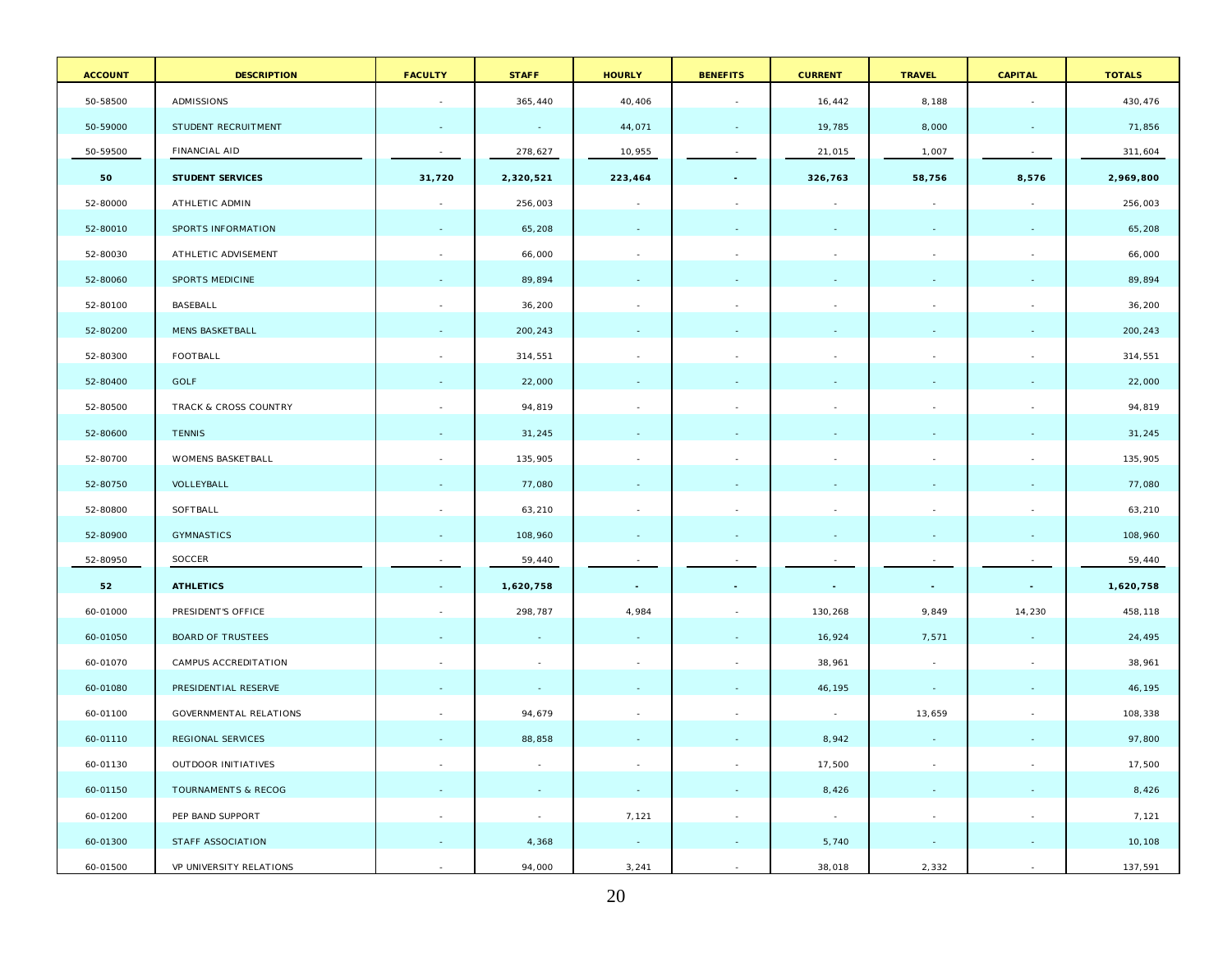| <b>ACCOUNT</b> | <b>DESCRIPTION</b>                 | <b>FACULTY</b>           | <b>STAFF</b> | <b>HOURLY</b> | <b>BENEFITS</b>          | <b>CURRENT</b> | <b>TRAVEL</b>            | <b>CAPITAL</b>           | <b>TOTALS</b> |
|----------------|------------------------------------|--------------------------|--------------|---------------|--------------------------|----------------|--------------------------|--------------------------|---------------|
| 60-01650       | <b>INFORMATION SERVICES</b>        | $\sim$                   | 178,144      | 1,690         |                          | 2,915          | 506                      | $\sim$                   | 183,255       |
| 60-01900       | LEGAL COUNSEL                      | $\overline{\phantom{a}}$ | 1,350        | $\sim$        | $\sim$                   | 2,126          | $\sim$                   | $\overline{\phantom{a}}$ | 3,476         |
| 60-10000       | PROVOST'S OFFICE                   | $\sim$                   | 240,900      | 14,383        | $\sim$                   | 29,467         | 5,000                    | 2,665                    | 292,415       |
| 60-11110       | <b>ADMIN SYSTEMS</b>               |                          | 777,574      | 49,412        |                          | 226,159        | 6,600                    | 35,869                   | 1,095,614     |
| 60-41000       | VP ADVANCEMENT                     | $\sim$                   | 589,189      | 36,945        |                          | <b>Section</b> | $\sim$                   | $\sim$                   | 626,134       |
| 60-42000       | ALUMNI RELATIONS                   |                          | 154,498      | 7,220         |                          | $\sim$         | $\sim$                   | $\sim$                   | 161,718       |
| 60-61000       | <b>VP FINANCE &amp; FACILITIES</b> |                          | 161,550      | 7,175         |                          | 15,377         | 2,795                    | 1,500                    | 188,397       |
| 60-61200       | CAPITAL FACILITIES                 | $\overline{\phantom{a}}$ | $\sim$       | $\sim$        |                          | 3,605          | 3,723                    | $\sim$                   | 7,328         |
| 60-61500       | STRATEGIC INITIATIVES              | $\sim$                   | 21,399       | $\sim$        | $\sim$                   | 30,222         | $\sim$                   | $\sim$                   | 51,621        |
| 60-61600       | CAMPUS MANDATES                    | $\overline{\phantom{a}}$ | $\sim$       | $\sim$        | $\sim$                   | 16,563         | $\sim$                   | $\sim$                   | 16,563        |
| 60-61800       | GENERAL                            | $\sim$                   | $\sim$       | 47,678        | $\sim$                   | 2,549          | $\sim$                   | 490                      | 50,717        |
| 60-63000       | ASSOCIATE VP - TREASURER           | $\overline{\phantom{a}}$ | 29,101       | $\sim$        | $\overline{\phantom{a}}$ | $\sim$         | $\overline{\phantom{a}}$ | $\sim$                   | 29,101        |
| 60-63300       | <b>BURSAR</b>                      | $\sim$                   | 90,025       | $\sim$ $-$    | $\overline{\phantom{a}}$ | 428,855        | $\sim$                   | $\sim$                   | 518,880       |
| 60-63330       | CENTRUM TICKET OFFICE              |                          | 33,920       | 8,545         | $\sim$                   | 1,300          | $\sim$                   | $\sim$                   | 43,765        |
| 60-63370       | POST OFFICE                        | $\sim$                   | 41,605       | $\sim$ $-$    | ٠                        | $\sim$ $-$     | $\sim$                   | $\sim$                   | 41,605        |
| 60-65000       | PURCHASING                         | $\overline{\phantom{a}}$ | 130,734      | 5,917         | $\sim$                   | 5,438          | 1,000                    | $\sim$                   | 143,089       |
| 60-66000       | CONTROLLER                         | $\sim$                   | 578,203      | 44,610        | $\sim$                   | 67,407         | 2,993                    | 4,300                    | 697,513       |
| 60-67000       | <b>BUDGET</b>                      | $\overline{\phantom{a}}$ | 110,120      | $\sim$ $\sim$ | $\sim$                   | 2,704          | 1,198                    | $\sim$                   | 114,022       |
| 60-69000       | <b>HUMAN RESOURCES</b>             | $\sim$                   | 181,039      | 13,806        | $\sim$                   | 14,702         | 1,406                    | $\sim$                   | 210,953       |
| 60-69050       | H.R. - PEOPLE ADMIN                |                          | $\sim$       | $\sim$        |                          | 14,500         | $\sim$                   | $\overline{\phantom{a}}$ | 14,500        |
| 60-69200       | STAFF RELOCATION FUND              | $\sim$                   | $\sim$       |               |                          | 14,110         | $\sim$                   |                          | 14,110        |
| 60-69300       | <b>WELLNESS PROGRAM</b>            |                          | 12,852       |               | $\sim$                   | 2,370          | $\sim$                   | $\sim$                   | 15,222        |
| 60-69400       | <b>STAFF RECRUITMENT</b>           |                          | $\sim$       | $\sim$        |                          | $\sim$ $-$     | 7,000                    | $\sim$                   | 7,000         |
| 60-75000       | SAFETY & RISK                      | $\overline{\phantom{a}}$ | $\sim$       | 23,534        | $\sim$                   | 22,047         | 2,000                    | 4,500                    | 52,081        |
| 60-78000       | LIAB & FIRE INSURANCE              |                          | $\sim$       | $\sim$        | $\sim$                   | 258,424        | $\sim$                   | $\sim$                   | 258,424       |
| 60-79000       | RECEIVING                          |                          | 45,232       | 24,000        |                          | 5,310          | 700                      |                          | 75,242        |
| 60-79100       | MOTOR POOL ALT FUEL                | $\sim$                   | $\sim$       | $\sim$        | $\sim$                   | 5,073          | $\sim$                   | $\sim$                   | 5,073         |
| 60-79500       | PUBLIC SAFETY                      | $\sim$                   | 240,888      | 96,112        | $\sim$                   | 26,238         | 3,000                    | $\overline{\phantom{a}}$ | 366,238       |
| 60-90100       | <b>E&amp;G BENEFIT POOL</b>        | $\sim$                   | $\sim$       | $\sim$        | 12,559,530               | $\sim$         | $\sim$                   | $\sim$                   | 12,559,530    |
| 60-90500       | E&G TRANSFERS (ATHLETICS)          | $\sim$                   | $\sim$       | $\sim$        | $\sim$                   | 811,942        | $\sim$                   | $\sim$                   | 811,942       |
| 60-90500       | <b>E&amp;G TRANSFERS (UCOPE)</b>   | $\sim$                   | $\sim$       | $\sim$        | $\sim$                   | 110,000        | $\sim$                   | $\sim$                   | 110,000       |